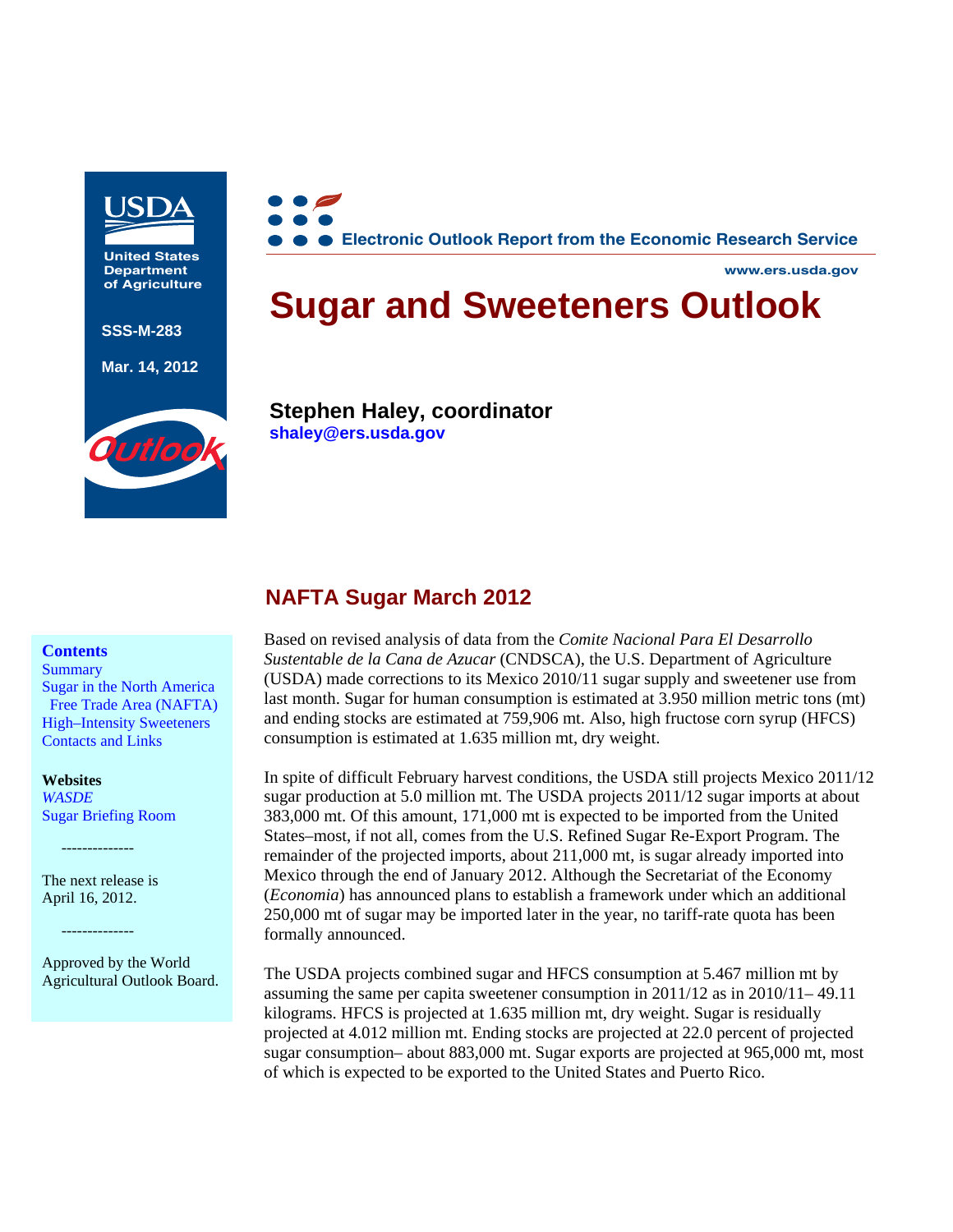The USDA increased its forecast of FY 2012 Florida cane production to 1.790 million short tons, raw value (STRV) based on expectations of increased sugarcane yields and area harvested. Certain components of 2010/11 sugar imports were revised. Forecasts of 2011/12 imports from Mexico were increased to 1.115 million STRV and imports under the re-export import program were increased to 500,000 STRV.

Because of revised direct consumption import data from USDA's *Sweetener Market Data* (SMD), the forecast of FY 2012 deliveries for human consumption was increased by 210,000 STRV to 11.185 million STRV. To meet this forecast, direct consumption imports by non-reporters to the USDA would have to increase to record levels above 1.1 million STRV. Ending FY 2012 stocks are forecast at 1.047 million STRV, implying an ending stocks-to-use ratio of 9.0 percent.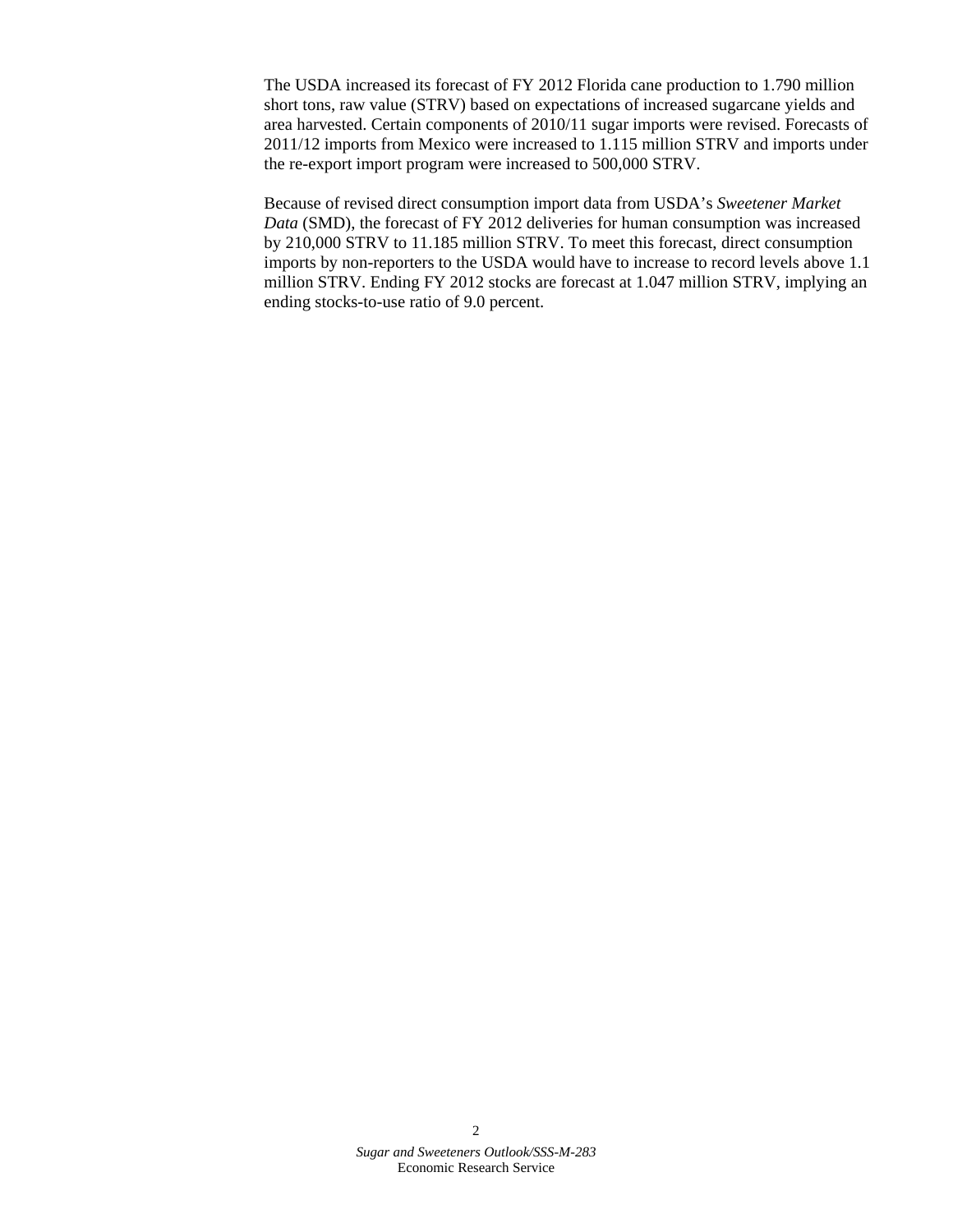# <span id="page-2-0"></span>**Sugar in the North American Free Trade Area (NAFTA)**

On March 9, 2012 USDA released its latest U.S. and Mexico sugar supply and use estimates for fiscal year (FY) 2011 and projections for FY 2012 in the *World Agricultural Supply and Demand Estimates* (WASDE) report.

#### *Mexico Supply and Use in 2010/11*

Based on revised analysis of data from the *Comite Nacional Para El Desarrollo Sustentable de la Cana de Azucar* (CNDSCA), USDA made corrections to its Mexico 2010/11 sugar supply and use from last month (table 1). Sugar for human consumption is estimated at 3.950 million metric tons (mt). Imports for consumption are estimated by the CNDSCA at 107,448 mt. Official imports reported by the Secretariat of the Economy (*Economia*) are 289,159 mt (the same as reported last month). The difference between the two import series is 181,711 mt. USDA assumes this amount is destined for use in Mexico's sugar-containing product export program (IMMEX). CNDSCA estimates that 111,068 mt of domestic production was delivered into IMMEX, implying total sugar deliveries to IMMEX of 292,779 mt. Estimated exports are the same as last month's at 1.469 million mt, as reported by *Economia*. Of this amount, 1.432 million mt were exported to the United States and Puerto Rico.

The USDA accepts the CNDSCA estimate of 2010/11 ending stocks at 759,906 mt. Because of procedural differences in import and export reporting between *Economia* and the CNDSCA, a miscellaneous adjustment of about negative 81,000 mt enters on the use side of the USDA supply and use accounting to achieve balance. The USDA has not included estimates of additional sugar supply from undocumented sources in the WASDE.

The USDA accepts the CNDSCA estimate of 2010/11 high fructose corn syrup (HFCS) consumption of 1.635 million mt, dry weight. Combined per capita consumption of sugar and HFCS is 49.11 kilograms, a decrease of 4.3 percent from the previous year. This year-over-year percentage decrease is the largest since 1982/83.

## *Mexico Supply and Use in 2011/12*

The USDA projects Mexico 2011/12 sugar production at 5.0 million mt, the same level since the January 2012 WASDE. Each week personnel in the Economic Research Service (ERS) use interim CNDSCA-compiled production statistics to update projected production for the entire harvest season. For the entire month of February and into March, these projections have pointed to season-long production of 4.9 million mt, but without sufficient statistical properties to rule out production at 5.0 million mt.

Table 2 shows the latest ERS projections of various production parameters, along with those of the CNDSCA (November 2011 and January 2012) and the USDA projection set that led to the reduction to 5.0 million mt in January. The USDA-based projections show lower levels of sucrose recovery than the CNDSCA projections. The ERS March projection has a lower sugarcane yield that implies about 81,000 mt less sugar than projected in January. The sugar projection is further lowered by the lowering of expected harvested area by 1,365 hectares.

Figure 1 shows weekly amounts of sugar produced in 2011/12, compared with the 2010/11 season and an average of weekly sugar produced during the years 2004/05 through 2008/09. As shown by the chart, 2011/12 production was below average for the entire month of February–the low point coming the week of February 20. Rain contributed to poor harvest conditions that closed several mills during this period. It is possible that these production losses can be made up by extending the harvest season longer than usual, the main threat being the arrival of the rainy season in early summer.

The USDA projects 2011/12 sugar imports at about 383,000 mt. Of this amount, 171,000 mt is expected to be imported from the United States. This is sugar exported under the U.S. Refined Sugar Re-Export Program. The chief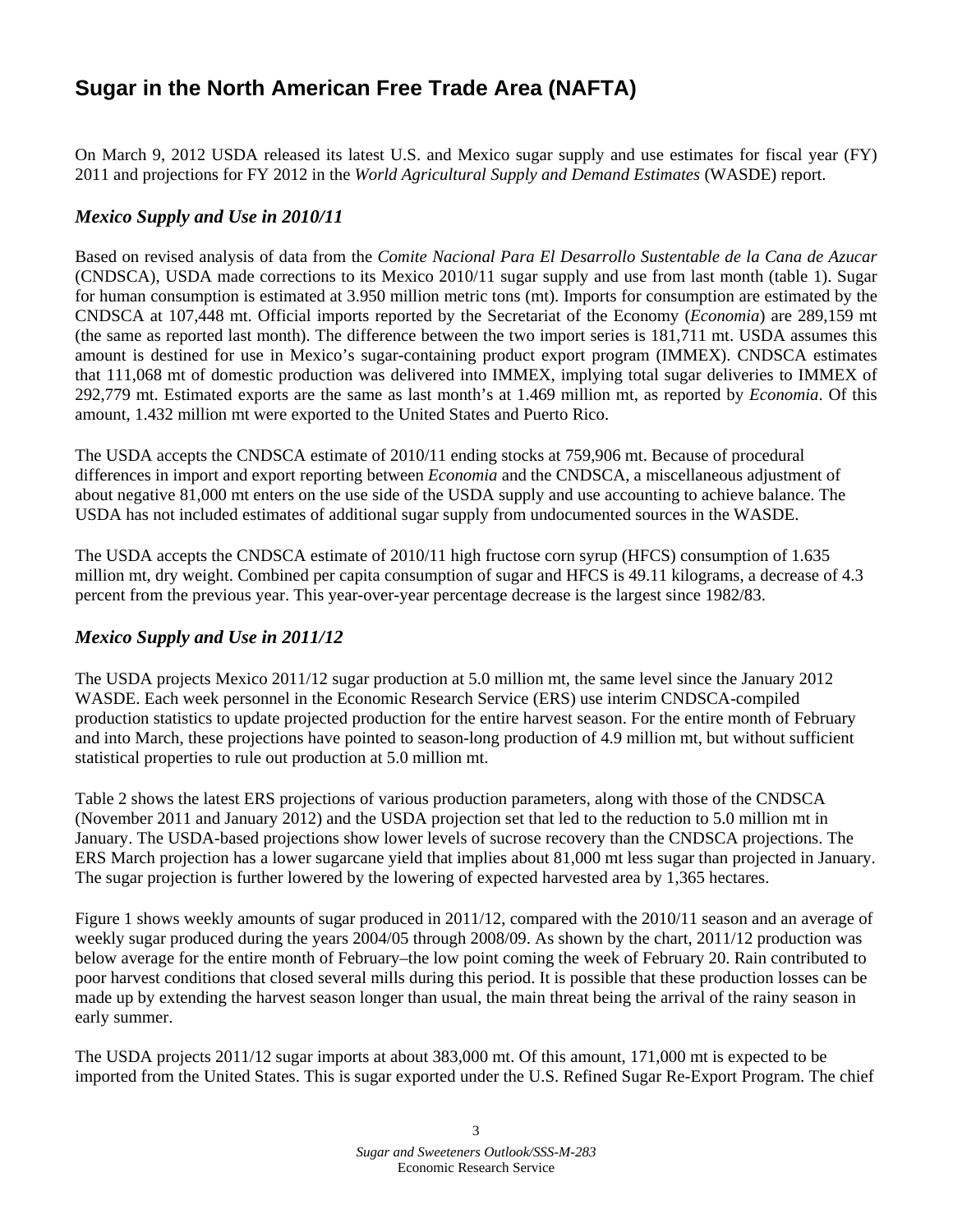#### Table 1 -- Mexico: sugar production and supply, and sugar and HFCS utilization

| Fiscal year (Oct/Sept)                          | 2010/11                                   | 2011/12 1/ |  |  |  |  |
|-------------------------------------------------|-------------------------------------------|------------|--|--|--|--|
|                                                 | 1,000 metric tons, raw value              |            |  |  |  |  |
| Beginning stocks                                | 973                                       | 806        |  |  |  |  |
| Production                                      | 5,495                                     | 5,300      |  |  |  |  |
| Imports                                         | 307                                       | 405        |  |  |  |  |
| Imports for consumption                         | 114                                       | 224        |  |  |  |  |
| Imports for other uses (includes IMMEX)         | 193                                       | 181        |  |  |  |  |
| <b>Total Supply</b>                             | 6,774                                     | 6,511      |  |  |  |  |
| Disappearance                                   |                                           |            |  |  |  |  |
| Human consumption                               | 4,187                                     | 4,252      |  |  |  |  |
| Other deliveries (IMMEX)                        | 310                                       | 300        |  |  |  |  |
| Miscellaneous                                   | $-86$                                     |            |  |  |  |  |
| Total                                           | 4,411                                     | 4,552      |  |  |  |  |
| <b>Exports</b>                                  | 1,558                                     | 1,023      |  |  |  |  |
| Total use                                       | 5,969                                     | 5,576      |  |  |  |  |
| Ending stocks                                   | 806                                       | 935        |  |  |  |  |
|                                                 | 1,000 metric tons, tel quel/actual weight |            |  |  |  |  |
| Beginning stocks                                | 918                                       | 760        |  |  |  |  |
| Production                                      | 5,184                                     | 5,000      |  |  |  |  |
| Imports                                         | 289                                       | 383        |  |  |  |  |
| Imports for consumption                         | 107                                       | 211        |  |  |  |  |
| Imports for other uses (includes IMMEX)         | 182                                       | 171        |  |  |  |  |
| <b>Total supply</b>                             | 6,391                                     | 6,142      |  |  |  |  |
| Disappearance                                   |                                           |            |  |  |  |  |
| Human consumption                               | 3,950                                     | 4,012      |  |  |  |  |
| Other deliveries (IMMEX)                        | 293                                       | 283        |  |  |  |  |
| Miscellaneous                                   | $-81$                                     |            |  |  |  |  |
| Total                                           | 4,161                                     | 4,295      |  |  |  |  |
| Exports                                         | 1,469                                     | 965        |  |  |  |  |
| Exports to the United States & Puerto Rico      | 1,432                                     | 955        |  |  |  |  |
| Exports to other countries                      | 38                                        | 10         |  |  |  |  |
| Total use                                       | 5,631                                     | 5,260      |  |  |  |  |
| Ending stocks                                   | 760                                       | 883        |  |  |  |  |
| Stocks-to-human Consumption                     | 19.2                                      | 22.0       |  |  |  |  |
| Stocks-to-use                                   | 13.5                                      | 16.8       |  |  |  |  |
| High fuctose corn syrup consumption (dry weight | 1,635                                     | 1,635      |  |  |  |  |

1/ Forecast

Source: USDA, WASDE and ERS, MTED, *Sugar and Sweeteners Outlook* .

4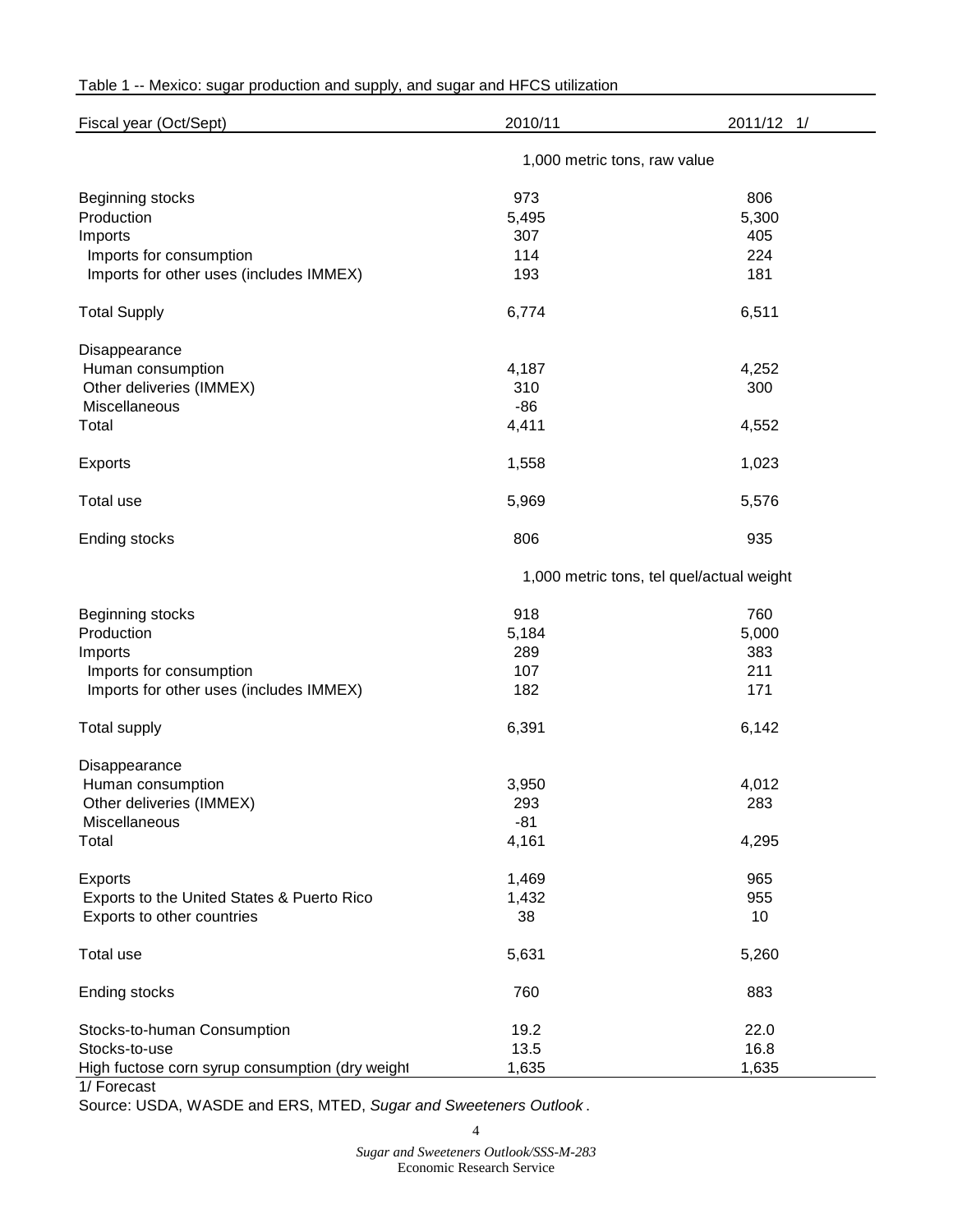| Table 2 -- Comparison of Mexico sugar and sugarcane forecasts by CNDSCA, USDA, and ERS Sugar and Sweeteners Outlook 1/ |  |
|------------------------------------------------------------------------------------------------------------------------|--|
|------------------------------------------------------------------------------------------------------------------------|--|

| Source              | Area harvested<br>(Hectares) | Sugarcane yield<br>(tons/hectare) | Sugarcane<br>(tons) | Sugar<br>(tons) |              | Sucrose recovery<br>(percent) | Sugar yield<br>(tons/hectare) |
|---------------------|------------------------------|-----------------------------------|---------------------|-----------------|--------------|-------------------------------|-------------------------------|
| CNDSCA (Nov., 2011) | 718.255                      | 63.95                             | 45.929.813          | 5.339.462       |              | 11.63                         | 7.43                          |
| CNDSCA (Jan., 2012) | 716.890                      | 63.81                             | 45.747.744          | 5.098.901       |              | 11.15                         | 7.11                          |
| USDA (Jan., 2012)   | 718.255                      | 63.92                             | 45.913.140          | 5.001.646       | $\mathbf{2}$ | 10.89                         | 6.96                          |
| ERS (March 2012)    | 716.890                      | 62.89                             | 45.084.376          | 4.915.759       |              | 10.90                         | 6.86                          |

1/ CNDSCA = Comite Nacional Para El Desarrollo Sustentable de la Cana de Azucar

2/ Rounded to 5,000,000 in the January 2012 World Agricultural Supply and Demand Estimates

Source: CNDSCA; USDA, ERS, Sugar and Sweeteners Outlook.



Source: CNDSCA.

use of this sugar in Mexico is as an ingredient in food products that are exported out of Mexico under the IMMEX program. Most of these food products are exported to the United States. The remainder of the projected imports, about 211,000 mt, is sugar already imported into Mexico through the end of January 2012. These imports resulted from two previously established tariff-rate quotas, the second of which allowed imports only through the end of January. Although *Economia* has announced plans to establish a framework under which an additional 250,000 mt of sugar may enter later in the year, no TRQ has been formally announced.

The USDA projects combined sugar and HFCS consumption at 5.467 million mt by assuming the same per capita sweetener consumption in 2011/12 as in 2010/11– 49.11 kilograms. HFCS is projected at 1.635 million mt, dry weight. Sugar is residually projected at 4.012 million mt.

Figure 2 shows sugar and HFCS consumption through the end of January (4 months of the marketing year). Overall sweetener consumption is 1.86 percent higher than the corresponding period last year – this is above the assumed rate of population growth of 1.10 percent. HFCS consumption is estimated at 544,433 mt, about 28.6 percent of total combined sweetener consumption and 11.35 percent ahead of the same corresponding period last year. Sugar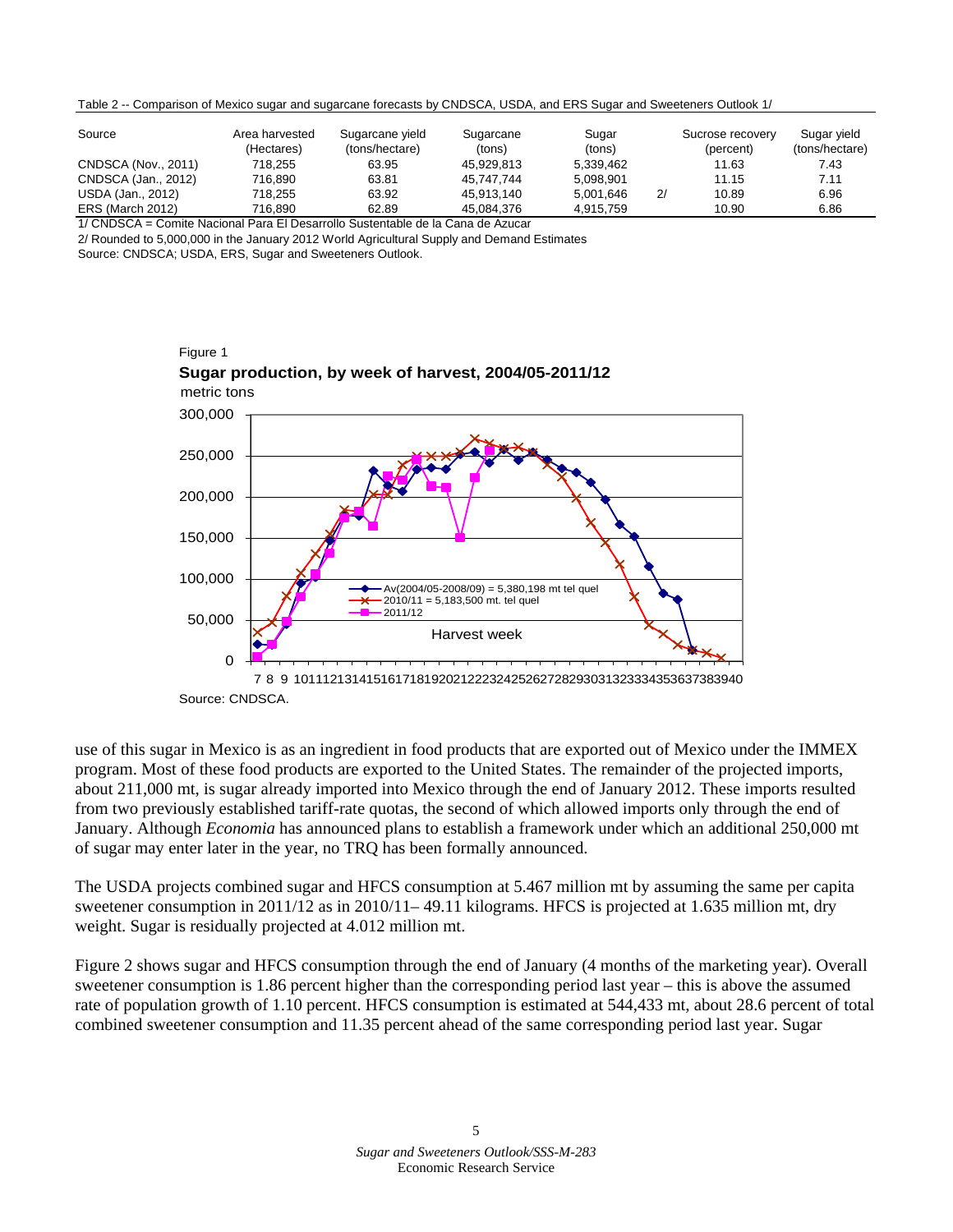consumption is estimated at 1.356 million mt, about 1.5 percent less than the same period last year. If these trends continue beyond January, the USDA may revise its consumption projections in the coming months.<sup>1</sup>

Figure 3 shows estandar and refinado sugar prices in Mexico City and unit import values of HFCS 55 adjusted to dollars per dry mt since 2008. The HFCS 55 unit value increased to \$507 per mt in December 2011. This is about an 11-percentage point increase since January. Nonetheless, the December 2011 estandar price is 1.78 times higher than the HFCS unit value. The corresponding ratio in January was 1.82.

Ending stocks are projected at 22.0 percent of projected sugar consumption – about 883,000 mt. This amount is necessary to assure sufficient supplies for consumption until the next sugarcane harvest begins in November 2012. Other deliveries, mostly to Mexico's sugar-containing re-export program IMMEX, are projected at 283,000 mt.

Exports are projected residually– total supply less the sum of total deliveries (consumption plus IMMEX) and ending stocks. Projected sugar exports are, therefore, 965,000 mt. Of this amount, 955,000 mt are expected to be exported to the United States and Puerto Rico.



Figure 2 **Cumulative sweetener consumption in Mexico through 4** 

\_\_\_\_\_\_\_\_\_\_\_\_\_\_\_\_\_\_\_

<sup>&</sup>lt;sup>1</sup>Estimated HFCS consumption in Mexico is based on data collected in Mexico. At the ERS Sugar and Sweetener Briefing Room site (www.ers.usda.gov/briefing/data.htm) Table 34a reports U.S. Census Bureau estimates of HFCS exported to Mexico, and Table 35a reports *Economia* estimates of HFCS imported from the United States. For 2011 *Economia* estimates that HFCS imports from the United States totaled 1,198,120 mt, dry weight (sum of HFCS 42, HFCS 55, and crystalline fructose), whereas the U.S. Census Bureau estimates corresponding U.S. HFCS exports to Mexico at 958,037 mt, dry weight. The difference between the two estimates is large: 240,083 mt, dry weight, or about 20 percent of the Mexico import total from the United States. It is usually the case that import data is more reliable than export data; however, without further information in this specific case, one cannot be certain. The implications of these data discrepancies will be further analyzed in next month's *Sugar and Sweetener Outlook*.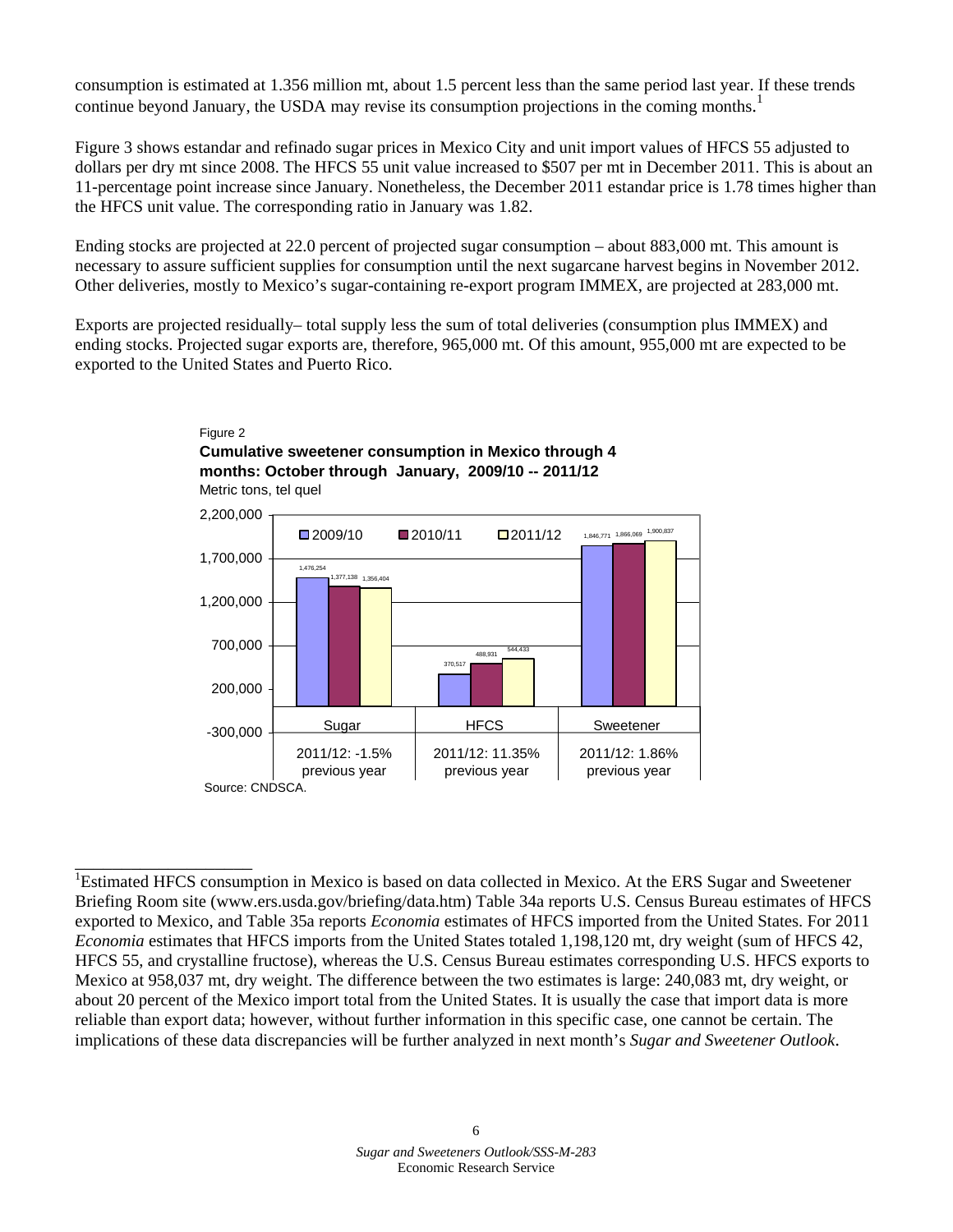

## *U.S. Sugar*

The USDA revised estimates of FY 2011 sugar imports (table 3) and import projections for FY 2012 (table 4). The FY 2011 import revisions were made: for imports from Mexico – 1.708 million short tons, raw value (STRV), an increase of 2,355 STRV; for re-export program imports – 291,113 STRV, an increase of 9,651 STRV; and for hightier tariff imports – 18,390 STRV, a decrease of 446 STRV. Total FY 2011 sugar imports are estimated at 3.738 million STRV. For FY 2012, projected imports from Mexico are increased to 1.115 million STRV (per the discussion above) and imports for the re-export program imports are increased to 500,000 STRV, based on updated information from reliable sources. Total FY 2012 imports are projected at 3.200 million STRV.

The USDA increased its projection of FY 2012 Florida cane sugar production by 30,000 STRV to 1.790 million STRV. This increase was based on revised Florida sugarcane processors' forecasts published in the latest edition of *Sugar Market Data* (SMD) and also on revised sugarcane data published by the National Agricultural Statistics Service (NASS) in the March 2012 *Crop Report*. NASS increased its forecast of area harvested for sugar by 3,000 acres to 382,000 acres, and its forecast of sugarcane yield to 37.1 STRV per acre from 35.5 STRV in February. Total sugarcane production for sugar is forecast at 14.172 million STRV. Implied sucrose recovery is 12.63 percent and sugar yield is 4.69 STRV per acre. These forecast parameters are the highest since FY 2004.

The USDA increased its projection of deliveries for human consumption by 210,000 STRV to 11.185 million STRV. This increase largely reverses the 250,000 STRV decrease in deliveries made in the February WASDE. The change in the March WASDE was made because of revised data from the most recent SMD. Direct consumption imports by SMD non-reporters were increased by 36,919 STRV for October 2011, by 18,600 STRV for November 2011, and by 19,683 STRV for December 2011. These increases sum to 75,202 STRV.

A model-based forecast of the 8 remaining months of FY 2012 and annual totals are shown in table 5. This ERS model is based on SMD and projects total deliveries for human consumption at 11.187 million STRV. Projected deliveries by domestic sugarbeet processors and cane sugar refiners sum to 10.082 million STRV -- 61,000 STRV less than in FY 2011. Direct consumption imports by SMD non-reporters are forecast at a record 1.105 million STRV, an increase of 138,644 STRV above last year. The implication is that imports by non-reporters will have to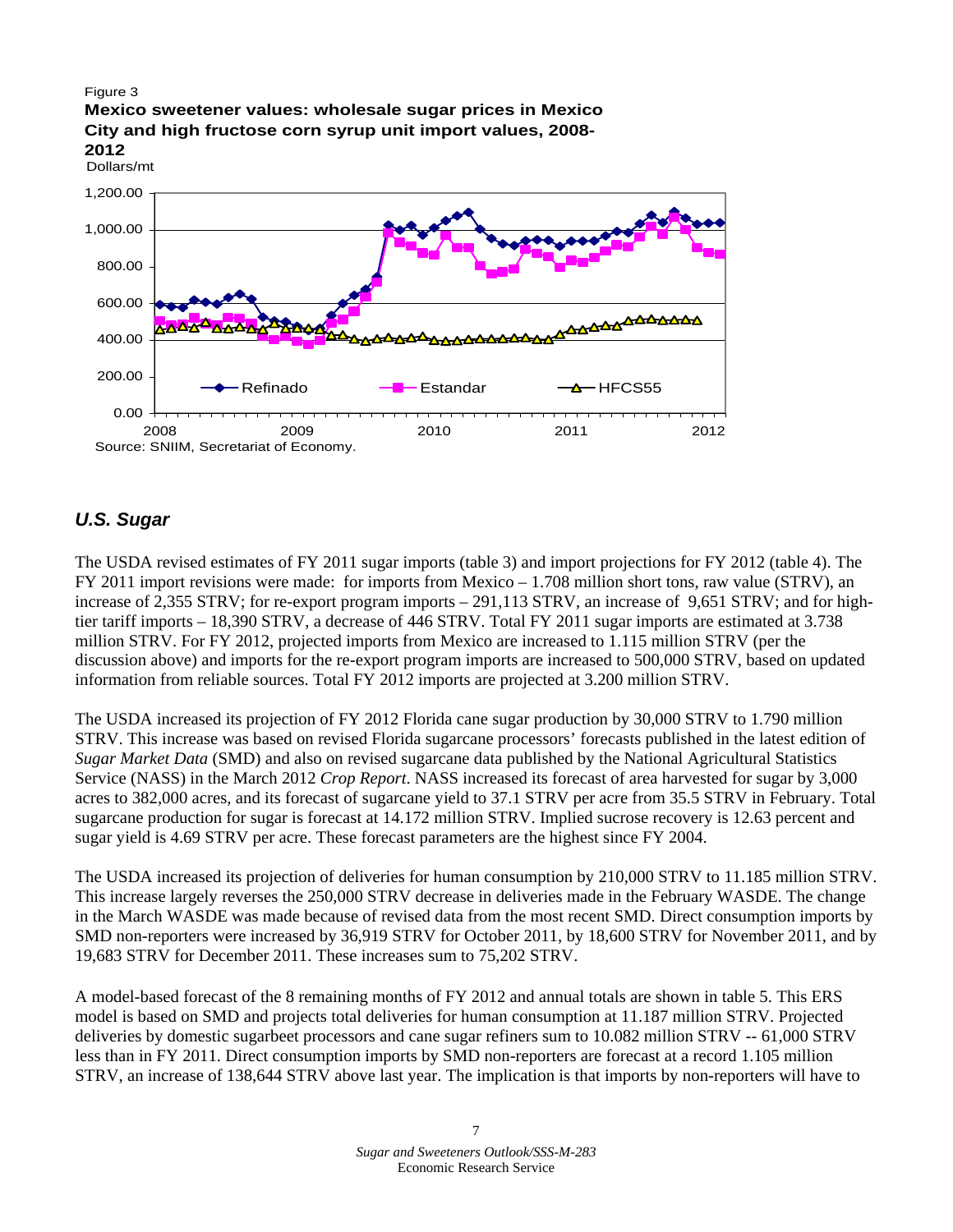average 95,650 STRV a month for the next 8 months in order to reach the forecast. This would seem to be a challenge, especially given the current forecast sugar export potential in Mexico. $2$ 

Forecast ending stocks are the difference between forecasts of total supply and total use. The March 2012 WASDE forecast is 1.047 million STRV, implying an ending stocks-to-use ratio of 9.0 percent.

\_\_\_\_\_\_\_\_\_\_\_\_\_\_\_\_ 2 The SMD remains the official source of sugar delivery data for the WASDE. However, the reliability of individual monthly delivery estimates in the SMD has been questioned many times in the Sugar and Sweeteners Outlook. Differences in the timing of reporting imports by the U.S. Customs Service and by cane sugar refiners, as well as errors in reporting by cane refiners, have led to estimation problems in the past..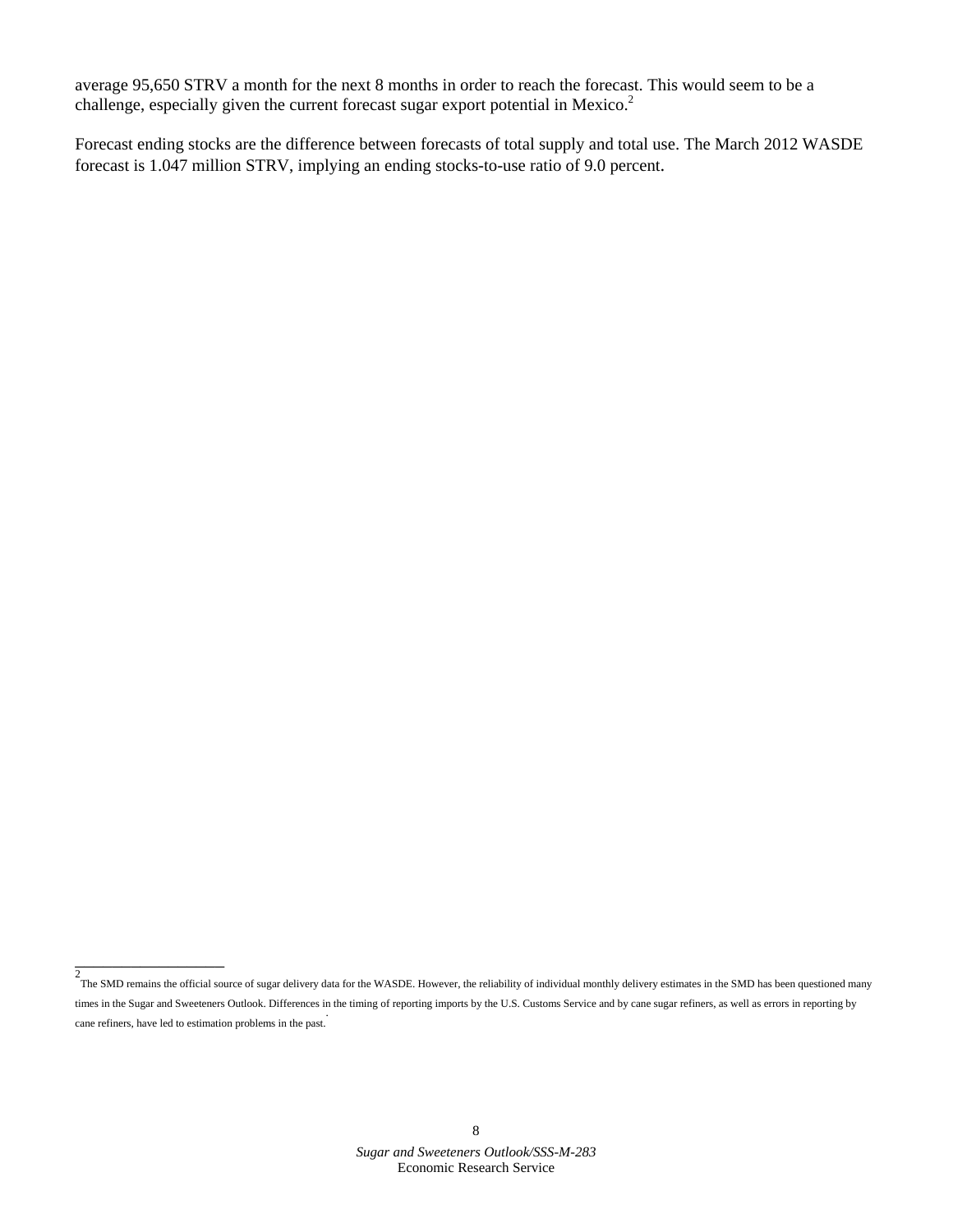#### Table 3 -- USDA estimate of sugar imports in FY 2011

|                                                                                                           | Metric tons, raw value          | Short tons, raw value         |
|-----------------------------------------------------------------------------------------------------------|---------------------------------|-------------------------------|
| Raw sugar tariff-rate quota (TRQ)                                                                         | 1,520,892                       | 1,676,497                     |
| Less shortfall attributable to Mexico 1/<br>Less other shortfall (not including waivers)                  | 0<br>$-83,330$                  | 0<br>$-91,856$                |
| Plus FY 2010 TRQ entries in October 2010<br>Less FY 2011 TRQ entries in September 2010                    | 32,971<br>$-37,007$             | 36,344<br>$-40,793$           |
| Less FY 2011 TRQ entries in October 2011<br>Plus FY 2012 TRQ entries in September 2011                    | -79,906<br>20,062               | -88,081<br>22,115             |
| Total raw sugar TRQ                                                                                       | 1,373,682                       | 1,514,225                     |
| <b>Refined sugar TRQ</b>                                                                                  |                                 |                               |
| Allocation to Canada<br>FY 2011 Canada sugar to enter in FY 2012                                          | 35,300<br>$-25,575$             | 38,912<br>$-28,192$           |
| Allocation to Mexico<br>Less Mexican shortfall 1/                                                         | 0<br>0                          | 0<br>0                        |
| Global<br>FY 2011 global to enter in FY 2012                                                              | 118,168<br>$-111,078$           | 130,258<br>$-122,443$         |
| Specialty<br><b>Base</b><br>Additional<br>August increase                                                 | 1,656<br>77,111<br>9,072        | 1,825<br>85,000<br>10,000     |
| <b>Total refined sugar TRQ</b>                                                                            | 104,654                         | 115,361                       |
| <b>CAFTA/DR TRQ</b><br>Entries in Oct.-Dec. 2010<br>Entries in Jan.-Sep. 2011<br>Total entries in FY 2011 | 4,411<br>78,735<br>83,146       | 4,862<br>86,790<br>91,653     |
| Other:<br>Singapore, Bahrain, Jordan<br>Less shortfall<br>Peru<br>Less shortfall                          | 20<br>$-4$<br>2,000<br>$-2,000$ | 22<br>-4<br>2,205<br>$-2,205$ |
| <b>Total estimate TRQ entries</b>                                                                         | 1,561,498                       | 1,721,257                     |
| <b>Mexico</b>                                                                                             | 1,549,045                       | 1,707,530                     |
| Re-export program imports                                                                                 | 264,093                         | 291,113                       |
| Sugar syrups, high-tier                                                                                   | 16,683                          | 18,390                        |
| <b>Total projected imports</b>                                                                            | 3,391,319                       | 3,738,289                     |

1/ Total entries from Mexico, quota and non-quota, reflected below. Source: USDA, FAS.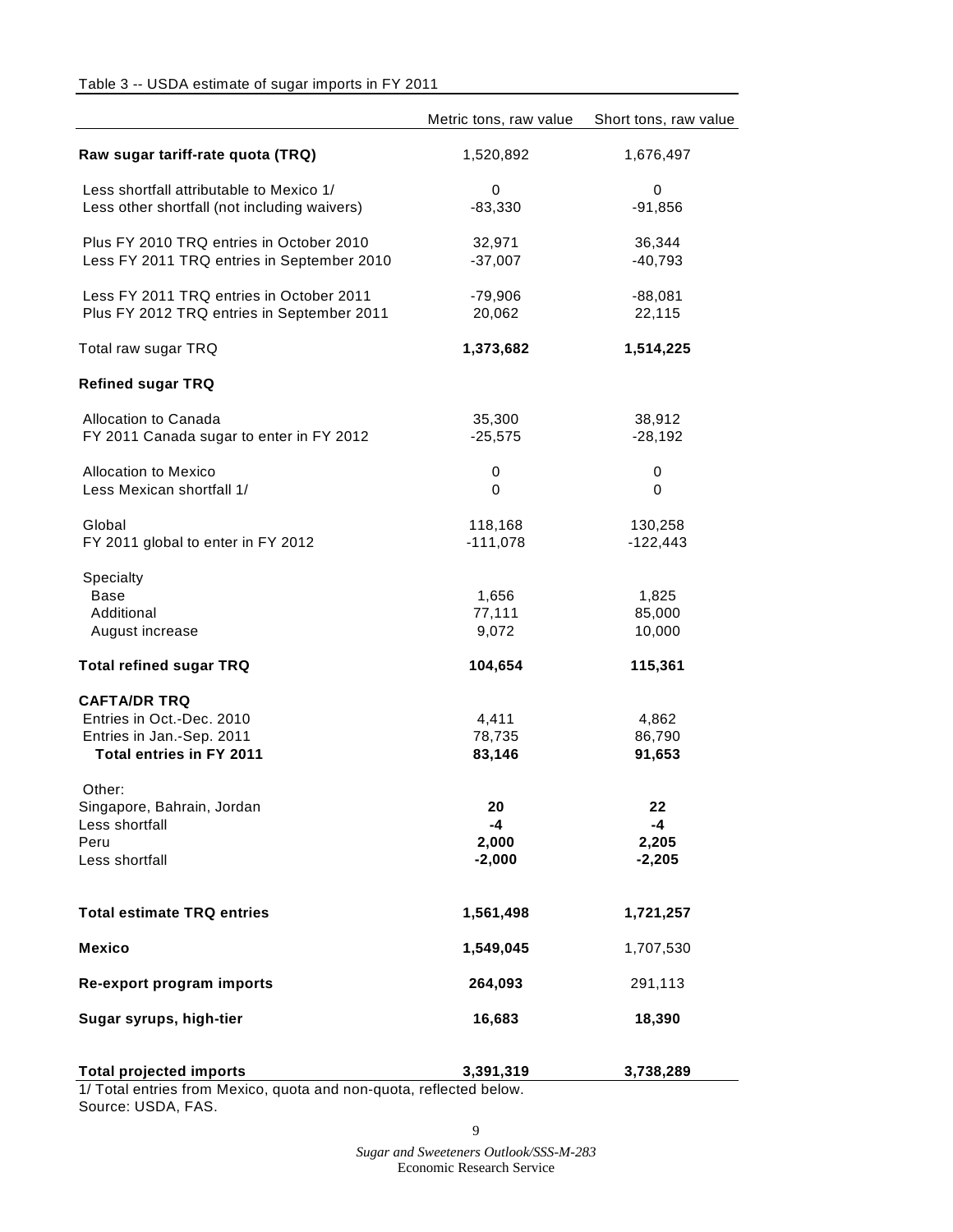#### Table 4 -- USDA estimate of sugar imports in FY 2012

|                                                                                                                                                                                       | Metric tons, raw value                        | Short tons, raw value                         |
|---------------------------------------------------------------------------------------------------------------------------------------------------------------------------------------|-----------------------------------------------|-----------------------------------------------|
| Raw sugar tariff-rate quota (TRQ)                                                                                                                                                     | 1,117,195                                     | 1,231,497                                     |
| Less shortfall attributable to Mexico 1/<br>Less other shortfall                                                                                                                      | $-120,000$                                    | $-132,277$                                    |
| Plus FY 2011 TRQ entries in Oct. and Nov. 2011<br>Less FY 2012 TRQ entries in September 2011                                                                                          | 79,906<br>$-20,062$                           | 88,081<br>$-22,115$                           |
| Total raw sugar TRQ                                                                                                                                                                   | 1,057,039                                     | 1,165,186                                     |
| <b>Refined sugar TRQ</b>                                                                                                                                                              |                                               |                                               |
| Allocation to Canada<br>FY 2011 Canada sugar to enter FY 2012                                                                                                                         | 12,050<br>17,535                              | 13,283<br>19,329                              |
| <b>Allocation to Mexico</b><br>Less Mexican shortfall 1/                                                                                                                              |                                               |                                               |
| Global<br>FY 2011 global sugar to enter FY 2012                                                                                                                                       | 8,294<br>111,078                              | 9,143<br>122,443                              |
| Specialty<br><b>Base</b><br>Additional                                                                                                                                                | 1,656<br>90,718                               | 1,825<br>100,000                              |
| <b>Total refined sugar TRQ</b>                                                                                                                                                        | 241,331                                       | 266,022                                       |
| <b>CAFTA/DR TRQ - calendar 2012</b><br>CAFTA/DR FY 2011, likely to enter in FY 2012<br>CAFTA/DR FY 2012, forecast to enter in FY 2013<br>Other:<br>Singapore, Bahrain, Jordan<br>Peru | 116,820<br>31,543<br>$-15,000$<br>21<br>2,000 | 128,772<br>34,770<br>$-16,535$<br>23<br>2,205 |
| <b>Total estimate TRQ entries</b>                                                                                                                                                     | 1,433,754                                     | 1,580,444                                     |
| <b>Mexico</b>                                                                                                                                                                         | 1,011,511                                     | 1,115,000                                     |
| <b>Re-export program imports</b>                                                                                                                                                      | 453,592                                       | 500,000                                       |
| Sugar syrups, high-tier                                                                                                                                                               | 4,536                                         | 5,000                                         |
| <b>Total projected imports</b><br>1/ Total entries from Mexico, quota and non-quota, reflected below.                                                                                 | 2,903,394                                     | 3,200,444                                     |

Total entries from Mexico, quota and non-quota, reflected below. Source: USDA, FAS.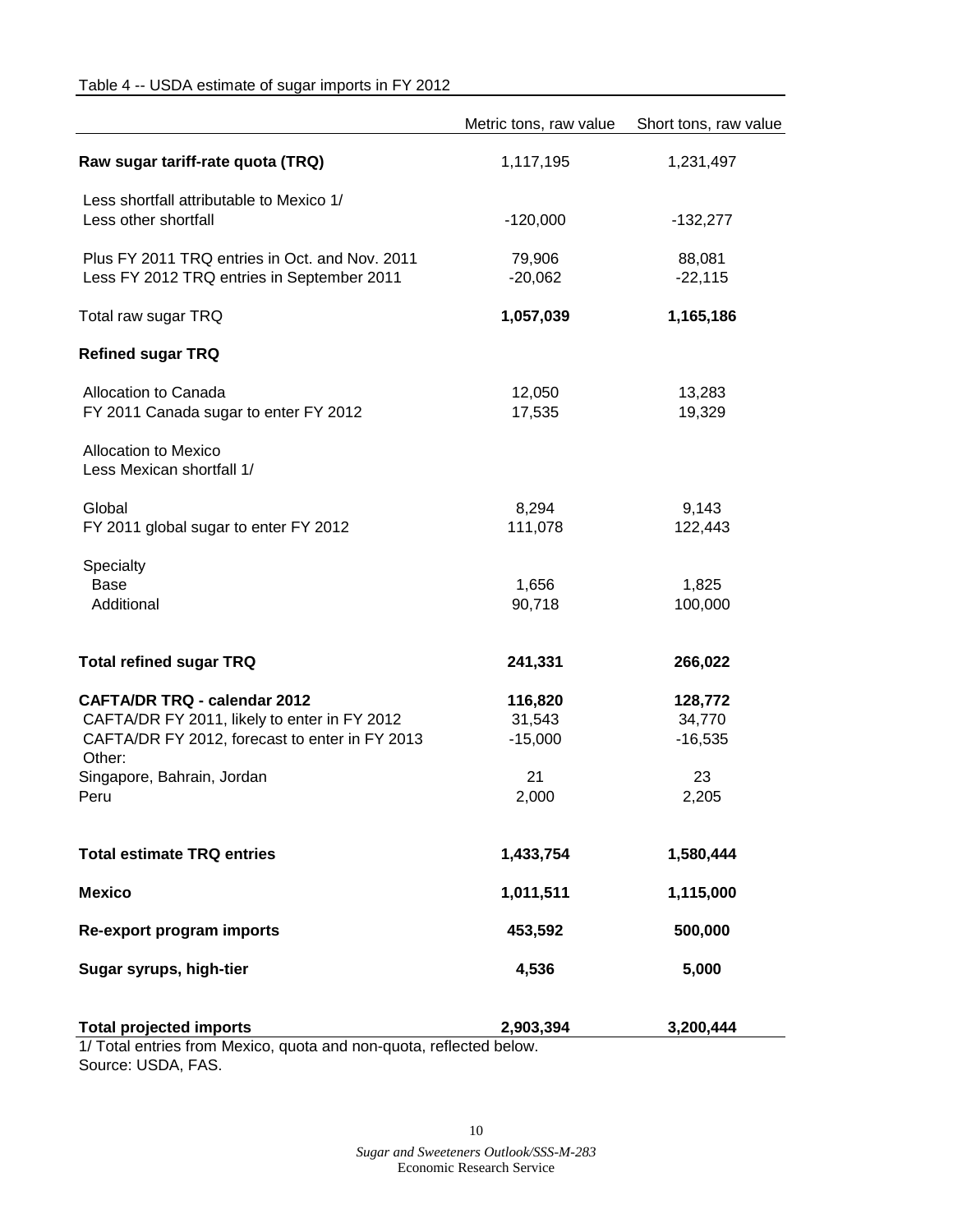#### Table 5 -- Projection model of U.S. sugar deliveries for human consumption in FY 2012

|                          | Symbols | (1) Total deliveries | (II) Beet deliveries | (III) Cane deliveries | (IV) Direct Cons. Imports   |
|--------------------------|---------|----------------------|----------------------|-----------------------|-----------------------------|
| Constant                 |         | 785,032              | 406,140              | 554,512               | Residual = $I - (II + III)$ |
| Shifter                  | в       | $-88,527$            |                      | 28,144                |                             |
| Trend (value in FY 2011) | C       | 328,113              |                      |                       |                             |
| Beet deliveries          |         |                      |                      | $-0.2062$             |                             |
| Oct                      |         |                      |                      |                       |                             |
| Nov                      |         | $-94,514$            | $-44,050$            | $-27,121$             |                             |
| Dec                      | G       | $-187,438$           | -83,937              | $-90,552$             |                             |
| Jan                      | н       | $-193,479$           | -66,079              | $-104,335$            |                             |
| Feb                      |         | $-204,366$           | $-68,737$            | $-106,859$            |                             |
| Mar                      |         | $-62,386$            | $-23,547$            | $-21,251$             |                             |
| Apr                      | ĸ       | $-122,297$           | $-40,884$            | $-63,153$             |                             |
| May                      |         | $-89,506$            | $-19,964$            | $-37,943$             |                             |
| Jun                      | м       | $-65,159$            | O                    | $-20,019$             |                             |
| Jul                      | N       | $-75,565$            | $-20,387$            | $-41,019$             |                             |
| Aug                      | O       |                      |                      |                       |                             |
| Sept                     | P       |                      |                      |                       |                             |

| INIQQUE PROJECTIONS OF MONTHLY QUIVERIES: TOTAL, DECT SUGAR, CANE SUGAR, AND QIRECT CONSUMPTION IMPORTS (SNOTT TONS, FAW VAIUG).<br>Delivery months | Formula                     | (1) Total deliveries | (II) Beet deliveries | (III) Cane deliveries | (IV) Direct Cons. Imports 1/ |
|-----------------------------------------------------------------------------------------------------------------------------------------------------|-----------------------------|----------------------|----------------------|-----------------------|------------------------------|
| Oct                                                                                                                                                 | $A+B+C+D^*(II)+E$           | 1,163,411            | 381,153              | 524,060               | 258,198                      |
| Nov                                                                                                                                                 | $A+B+C+D^*(II)+F$           | 802,338              | 361,345              | 485,687               | $-44,694$                    |
| <b>Dec</b>                                                                                                                                          | $A+B+C+D^*(II)+G$           | 848,337              | 320,535              | 430,691               | 97,111                       |
| Jan                                                                                                                                                 | $A+B+C+D^*(II)+H$           | 795,102              | 351,813              | 414,483               | 28,806                       |
| Feb                                                                                                                                                 | $A+B+C+D^*(II)+J$           | 820,253              | 337,403              | 406,230               | 76,619                       |
| Mar                                                                                                                                                 | $A+B+C+D^*(II)+J$           | 962,233              | 382,594              | 482,521               | 97,118                       |
| Apr                                                                                                                                                 | A+B+C+D <sup>*</sup> (II)+K | 902,322              | 365,256              | 444,194               | 92,872                       |
| May                                                                                                                                                 | $A+B+C+D^*(II)+L$           | 935,113              | 386,177              | 465,090               | 83,846                       |
| Jun                                                                                                                                                 | $A+B+C+D^*(II)+M$           | 959,460              | 406,140              | 478,897               | 74,422                       |
| Jul                                                                                                                                                 | $A+B+C+D^*(II)+N$           | 949,053              | 385,754              | 462,102               | 101,198                      |
| Aug                                                                                                                                                 | $A+B+C+D^*(II)+O$           | 1,024,619            | 406,140              | 498,917               | 119,562                      |
| Sept                                                                                                                                                | $A+B+C+D^*(II)+P$           | 1,024,619            | 406,140              | 498,917               | 119,562                      |
| Total projected deliveries                                                                                                                          | Sum                         | 11,186,858           | 4,490,450            | 5,591,789             | 1,104,619                    |
| 1/ Calculated as a residual.                                                                                                                        |                             |                      |                      |                       |                              |

Forecast: FY 2012

Source: USDA, ERS, *Sugar and Sweeteners Outlook* .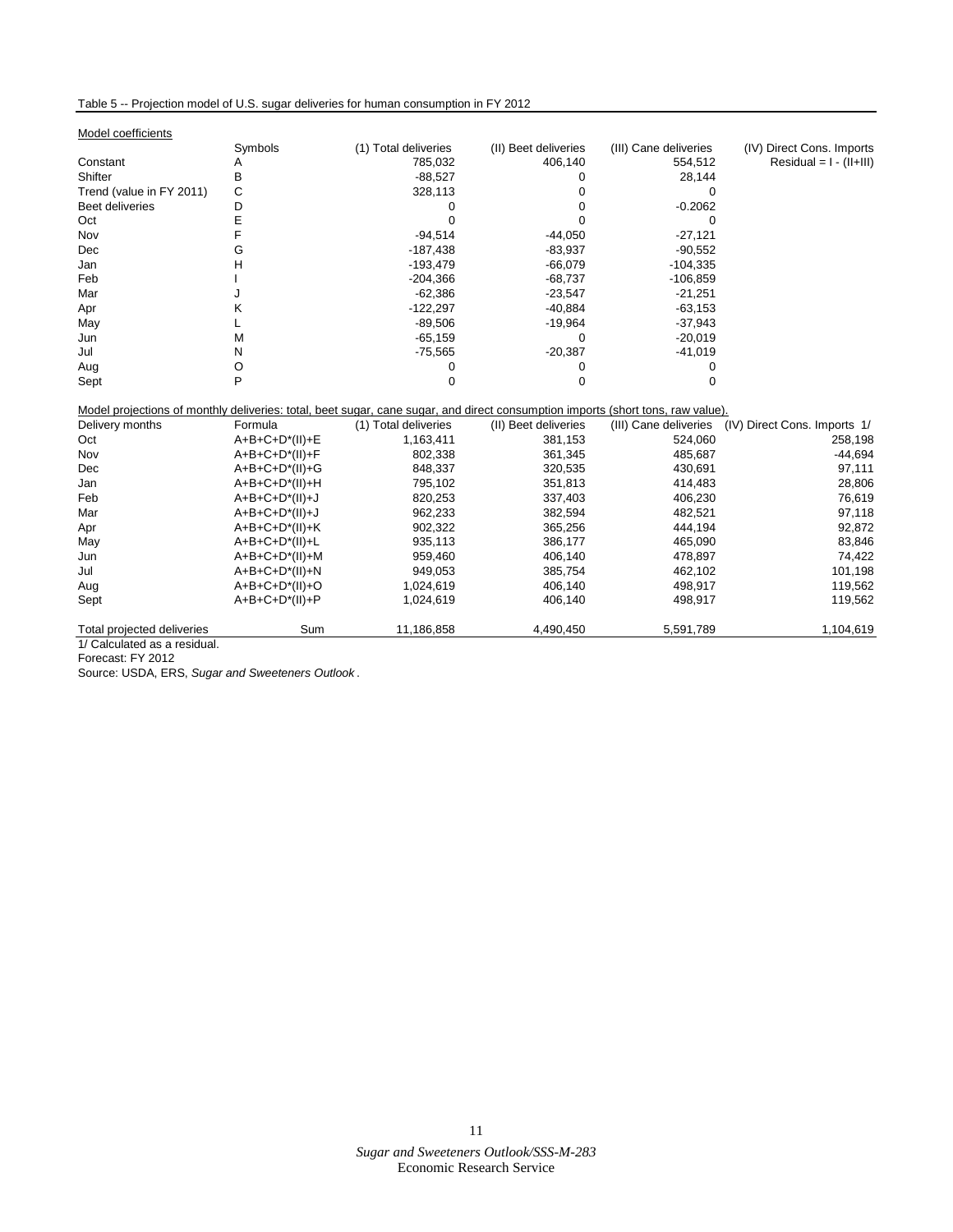| Table 6 -- U.S. sugar: supply and use, by fiscal year /1        |             |             |             |             |             |             |                             |             |                |              |                |                |
|-----------------------------------------------------------------|-------------|-------------|-------------|-------------|-------------|-------------|-----------------------------|-------------|----------------|--------------|----------------|----------------|
| Items                                                           | 2000/01     | 2001/02     | 2002/03     | 2003/04     | 2004/05     | 2005/06     | 2006/07                     | 2007/08     | 2008/09        | 2009/10      | 2010/11        | 2011/12        |
|                                                                 |             |             |             |             |             |             |                             |             |                |              |                |                |
|                                                                 |             |             |             |             |             |             | 1,000 short tons, raw value |             |                |              |                |                |
| Beginning stocks 2/                                             | 2,216       | 2,180       | 1,528       | 1.670       | 1,897       | 1,332       | 1,698                       | 1,799       | 1,664          | 1,534        | 1.498          | 1,472          |
| Total production 3/, 4/                                         | 8,769       | 7,900       | 8,426       | 8,649       | 7,876       | 7,399       | 8,445                       | 8,152       | 7,531          | 7,963        | 7,831          | 8,030          |
| Beet sugar                                                      | 4,680       | 3,915       | 4,462       | 4,692       | 4,611       | 4,444       | 5,008                       | 4,721       | 4,214          | 4,575        | 4,659          | 4,525          |
| Cane sugar                                                      | 4,089       | 3,985       | 3,964       | 3,957       | 3,265       | 2,955       | 3,438                       | 3,431       | 3,317          | 3,387        | 3,172          | 3,505          |
| Florida                                                         | 2,057       | 1,980       | 2,129       | 2,154       | 1,693       | 1,367       | 1,719                       | 1,645       | 1,577          | 1.646        | 1,433          | 1,790          |
| Louisiana                                                       | 1,585       | 1,580       | 1,367       | 1,377       | 1,157       | 1,190       | 1,320                       | 1,446       | 1,397          | 1,469        | 1,411          | 1,400          |
| Texas                                                           | 206         | 174         | 191         | 175         | 158         | 175         | 177                         | 158         | 152            | 112          | 146            | 145            |
| Hawaii                                                          | 241         | 251         | 276         | 251         | 258         | 223         | 222                         | 182         | 192            | 161          | 182            | 170            |
| Puerto Rico                                                     | $\Omega$    | $\Omega$    | $\mathbf 0$ | $\mathbf 0$ | $\mathbf 0$ | $\Omega$    | 0                           | $\mathbf 0$ | $\mathbf 0$    | $\Omega$     |                |                |
|                                                                 |             |             |             |             |             |             |                             |             |                |              |                |                |
| <b>Total imports</b>                                            | 1.590       | 1.535       | 1.730       | 1.750       | 2.100       | 3.443       | 2.080                       | 2.620       | 3.082          | 3.320        | 3,738          | 3,200          |
| Tariff-rate quota imports 5/                                    | 1,277       | 1,158       | 1,210       | 1,226       | 1,408       | 2,588       | 1,624                       | 1,354       | 1,370          | 1,854        | 1,721          | 1,580          |
| Other Program Imports                                           | 238         | 296         | 488         | 464         | 500         | 349         | 390                         | 565         | 308            | 448          | 291            | 500            |
| Non-program imports<br>Mexico 6/                                | 76          | 81          | 32          | 60          | 192         | 506         | 66<br>60                    | 701<br>694  | 1,404<br>1,402 | 1,017<br>807 | 1,726<br>1,708 | 1,120<br>1,115 |
| <b>Total Supply</b>                                             | 12,575      | 11,615      | 11,684      | 12,070      | 11,873      | 12,174      | 12,223                      | 12,571      | 12,277         | 12,817       | 13,067         | 12,703         |
| Total exports 7/                                                | 141         | 137         | 142         | 288         | 259         | 203         | 422                         | 203         | 136            | 211          | 248            | 250            |
| Quota-exempt for reexport                                       | 141         | 137         | 142         | 288         | 259         | 203         | 422                         | 203         | 136            | 211          | 248            | 250            |
| Other exports                                                   | $\mathbf 0$ | $\mathbf 0$ | 0           | $\mathbf 0$ | $\mathbf 0$ | $\mathbf 0$ |                             |             |                |              |                |                |
| CCC disposal, for export                                        | $\Omega$    | $\mathbf 0$ | $\Omega$    | $\mathbf 0$ | $\Omega$    | $\mathbf 0$ |                             |             |                |              |                |                |
| Miscellaneous                                                   | 123         | $-24$       | 161         | 23          | 94          | $-67$       | $-132$                      | 0           | 0              | $-45$        | 10             | 0              |
| CCC disposal, for domestic non-food use                         | 10          | $\mathbf 0$ | 0           | $\mathbf 0$ | $\mathbf 0$ | $\mathbf 0$ | 0                           | $\mathbf 0$ | $\mathbf 0$    | 0            | $\mathbf 0$    | $\mathbf 0$    |
| Refining loss adjustment 7/                                     | $\Omega$    | $\mathbf 0$ | 0           | $\mathbf 0$ | $\mathbf 0$ | $\mathbf 0$ | $\mathbf 0$                 | $\mathbf 0$ | $\mathbf 0$    | $\mathbf 0$  | $\mathbf 0$    | 0              |
| Statistical adjustment 8/                                       | 113         | $-24$       | 161         | 23          | 94          | $-67$       | $-132$                      | $\mathbf 0$ | 0              | $-45$        | 10             | 0              |
| Deliveries for domestic use<br>Transfer to sugar-cont. products | 10,132      | 9,974       | 9,711       | 9,862       | 10,188      | 10,340      | 10,135                      | 10,704      | 10,607         | 11,152       | 11,337         | 11,405         |
| for exports under reexport program                              | 98          | 156         | 183         | 142         | 121         | 106         | 169                         | 141         | 120            | 201          | 196            | 180            |
| Transfer to polyhydric alcohol, feed                            | 33          | 33          | 24          | 41          | 48          | 51          | 53                          | 61          | 46             | 35           | 31             | 40             |
| Deliveries for domestic food and beverage use 9/                | 10,000      | 9,785       | 9,504       | 9,678       | 10,019      | 10,184      | 9,913                       | 10,501      | 10,441         | 10,917       | 11,109         | 11,185         |
| <b>Total Use</b>                                                | 10,396      | 10,087      | 10,014      | 10,172      | 10,542      | 10,476      | 10,424                      | 10,907      | 10,743         | 11,319       | 11,595         | 11,655         |
| Ending stocks 2/                                                | 2,180       | 1,528       | 1.670       | 1,897       | 1,332       | 1,698       | 1,799                       | 1,664       | 1,534          | 1,498        | 1,472          | 1,048          |
| Privately owned                                                 | 1,395       | 1,316       |             |             |             |             |                             |             |                |              |                |                |
| CCC                                                             | 784         | 212         |             |             |             |             |                             |             |                |              |                |                |

Stocks-to-use ratio 11.28 13.24 12.70 20.97 15.15 16.68 18.65 12.63 16.21 17.25 15.26 14.28 13.24 12.70 8.99<br>1/ Fiscal year beginning October 1. 2/ Stocks in hands of primary distributors and CCC. 3/ Historical data are fr

assigned to the fiscal year in which they actually arrived.<br>6/ Starting in 2007/08, total includes imports under Mexico's WTO TRQ allocation for raw and refined sugar.<br>7/ Receipts compiled by NASS and FSA Customs data. 8/

NOTE: Numbers may not add due to rounding.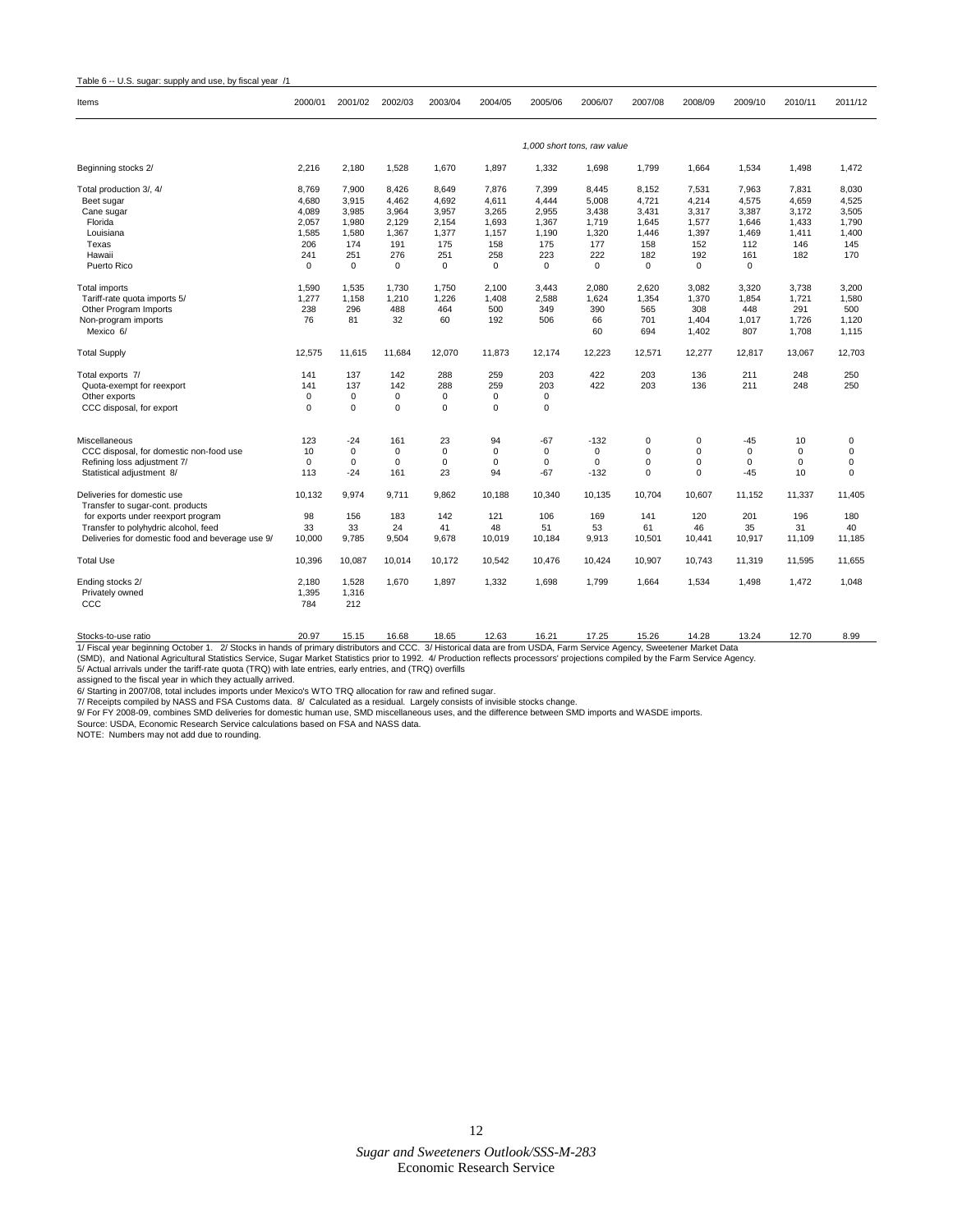#### Table 7 -- U.S. sugar: supply and use (including Puerto Rico), fiscal years, metric tons 1/

| Items                                                                                                                                                                                             | 2000/01                                   | 2001/02                                          | 2002/03                                           | 2003/04                                      | 2004/05                                     | 2005/06                                            | 2006/07                                                    | 2007/08                                           | 2008/09                                                           | 2009/10                                     | 2010/11                                    | 2011/12                                                              |
|---------------------------------------------------------------------------------------------------------------------------------------------------------------------------------------------------|-------------------------------------------|--------------------------------------------------|---------------------------------------------------|----------------------------------------------|---------------------------------------------|----------------------------------------------------|------------------------------------------------------------|---------------------------------------------------|-------------------------------------------------------------------|---------------------------------------------|--------------------------------------------|----------------------------------------------------------------------|
|                                                                                                                                                                                                   | 1,000 metric tons, raw value              |                                                  |                                                   |                                              |                                             |                                                    |                                                            |                                                   |                                                                   |                                             |                                            |                                                                      |
| Beginning stocks 2/                                                                                                                                                                               | 2,010                                     | 1,977                                            | 1,386                                             | 1,515                                        | 1,721                                       | 1,208                                              | 1,540                                                      | 1,632                                             | 1,510                                                             | 1,392                                       | 1,359                                      | 1,336                                                                |
| Total production 3/, 4/<br>Beet sugar<br>Cane sugar<br>Florida<br>Louisiana                                                                                                                       | 7,955<br>4,245<br>3,710<br>1,866<br>1,438 | 7,167<br>3,552<br>3,615<br>1,796<br>1,433        | 7,644<br>4,048<br>3,596<br>1,932<br>1,240         | 7,846<br>4,257<br>3,590<br>1,954<br>1,249    | 7,145<br>4,183<br>2,962<br>1,536<br>1,049   | 6,712<br>4,032<br>2,681<br>1,240<br>1,079          | 7,662<br>4,543<br>3,119<br>1,559<br>1,198                  | 7,396<br>4,283<br>3,113<br>1,492<br>1,312         | 6,832<br>3,822<br>3,009<br>1,431<br>1,267                         | 7,224<br>4,151<br>3,073<br>1,493<br>1,332   | 7,104<br>4,227<br>2,877<br>1,300<br>1,280  | 7,285<br>4,105<br>3,180<br>1,624<br>1,270                            |
| Texas<br>Hawaii<br>Puerto Rico                                                                                                                                                                    | 187<br>219<br>0                           | 158<br>227<br>$\mathbf 0$                        | 173<br>251<br>$\mathbf 0$                         | 159<br>228<br>$\Omega$                       | 143<br>234<br>$\mathbf 0$                   | 159<br>202<br>$\mathbf 0$                          | 161<br>201<br>$\mathbf 0$                                  | 143<br>165<br>$\mathbf 0$                         | 138<br>174<br>$\mathbf 0$                                         | 101<br>146<br>0                             | 132<br>165<br>0                            | 132<br>154<br>$\mathbf 0$                                            |
| Total imports<br>Tariff-rate quota imports 5/<br>Other Program Imports<br>Non-program imports<br>Mexico 6/                                                                                        | 1,443<br>1.158<br>216<br>69<br>0          | 1,393<br>1.051<br>269<br>73<br>$\mathbf 0$       | 1,570<br>1.098<br>443<br>29<br>$\mathbf 0$        | 1,588<br>1.113<br>421<br>54<br>0             | 1,905<br>1,277<br>454<br>174<br>$\mathbf 0$ | 3,124<br>2,348<br>317<br>459<br>$\mathbf 0$        | 1,887<br>1.473<br>354<br>60<br>54                          | 2,377<br>1.228<br>513<br>636<br>630               | 2,796<br>1,243<br>279<br>1,274<br>1,272                           | 3,012<br>1.682<br>407<br>923<br>732         | 3,391<br>1,561<br>264<br>1,566<br>1,549    | 2,903<br>1,434<br>454<br>1,016<br>1,012                              |
| <b>Total Supply</b>                                                                                                                                                                               | 11,408                                    | 10,537                                           | 10,599                                            | 10,949                                       | 10,771                                      | 11,044                                             | 11,088                                                     | 11,404                                            | 11,138                                                            | 11,627                                      | 11,854                                     | 11,524                                                               |
| Total exports 3/<br>Quota-exempt for reexport<br>Other exports<br>CCC disposal, for export                                                                                                        | 128<br>128<br>0<br>0                      | 125<br>125<br>0<br>0                             | 129<br>129<br>$\mathbf 0$<br>$\Omega$             | 261<br>261<br>0<br>$\Omega$                  | 235<br>235<br>0<br>$\mathbf 0$              | 184<br>184<br>$\mathbf 0$<br>$\Omega$              | 383<br>383<br>0<br>0                                       | 184<br>184<br>0<br>$\Omega$                       | 123<br>123<br>0<br>$\Omega$                                       | 191<br>191<br>0<br>$\Omega$                 | 225<br>225<br>0<br>$\Omega$                | 227<br>227<br>0<br>$\mathbf 0$                                       |
| Miscellaneous<br>CCC disposal, for domestic non-food use<br>Refining loss adjustment 7/<br>Statistical adjustment 8/                                                                              | 112<br>9<br>0<br>103<br>$\Omega$          | -22<br>$\Omega$<br>$\Omega$<br>$-22$<br>$\Omega$ | 146<br>$\Omega$<br>$\Omega$<br>146<br>$\mathbf 0$ | 20<br>$\Omega$<br>$\Omega$<br>20<br>$\Omega$ | 85<br>$\Omega$<br>0<br>85<br>$\Omega$       | $-61$<br>$\Omega$<br>$\Omega$<br>$-61$<br>$\Omega$ | $-120$<br>$\mathbf 0$<br>$\mathbf 0$<br>$-120$<br>$\Omega$ | 0<br>$\Omega$<br>$\Omega$<br>$\Omega$<br>$\Omega$ | $\mathbf 0$<br>$\Omega$<br>$\mathbf 0$<br>$\mathbf 0$<br>$\Omega$ | $-41$<br>$\Omega$<br>0<br>$-41$<br>$\Omega$ | 9<br>$\Omega$<br>$\Omega$<br>9<br>$\Omega$ | $\mathbf 0$<br>$\mathbf 0$<br>$\mathbf 0$<br>$\mathbf 0$<br>$\Omega$ |
| Deliveries for domestic use<br>Transfer to sugar-cont. products<br>for exports under reexport program<br>Transfer to polyhydric alcohol, feed<br>Deliveries for domestic food and beverage use 9/ | 9,191<br>89<br>30<br>9,072                | 9,048<br>141<br>30<br>8,877                      | 8,810<br>166<br>22<br>8,622                       | 8,946<br>129<br>38<br>8,780                  | 9,243<br>110<br>44<br>9,089                 | 9,381<br>96<br>46<br>9,239                         | 9,194<br>153<br>48<br>8,993                                | 9,710<br>128<br>56<br>9,527                       | 9,623<br>109<br>42<br>9,472                                       | 10,117<br>183<br>31<br>9,903                | 10,284<br>178<br>28<br>10,078              | 10,346<br>163<br>36<br>10,147                                        |
| <b>Total Use</b>                                                                                                                                                                                  | 9,431                                     | 9.151                                            | 9.084                                             | 9,228                                        | 9.563                                       | 9.504                                              | 9.457                                                      | 9.895                                             | 9.746                                                             | 10,268                                      | 10,519                                     | 10,573                                                               |
| Ending stocks 2/<br>Privately owned<br>ccc                                                                                                                                                        | 1,977<br>1,266<br>711                     | 1,386<br>1,194<br>192                            | 1,515<br>$\mathbf 0$<br>0                         | 1,721<br>$\Omega$<br>0                       | 1,208<br>$\Omega$<br>0                      | 1,540<br>$\Omega$<br>$\mathbf 0$                   | 1,632<br>$\mathbf 0$<br>$\mathbf 0$                        | 1,510<br>$\Omega$<br>$\Omega$                     | 1,392<br>$\mathbf 0$<br>0                                         | 1,359<br>0<br>0                             | 1,336<br>$\Omega$<br>0                     | 951<br>$\Omega$<br>$\mathbf 0$                                       |
| Stocks-to-use ratio                                                                                                                                                                               | 20.97                                     | 15.15                                            | 16.68                                             | 18.65                                        | 12.63                                       | 16.21                                              | 17.25                                                      | 15.26                                             | 14.28                                                             | 13.24                                       | 12.70                                      | 8.99                                                                 |

Stocks-to-use ratio 13.26 12.89 12.68 18.68 18.68 18.68 18.68 12.63 16.21 17.25 15.26 14.28 13.24 12.70 8.99<br>1/ Fiscal year beginning October 1. 2/ Stocks in hands of primary distributors and CCC. 3/ Historical data are fr 5/ Actual arrivals under the tariff-rate quota (TRQ) with late entries, early entries, and (TRQ) overfills

assigned to the fiscal year in which they actually arrived.<br>6/ Starting in 2007/08, total includes imports under Mexico's WTO TRQ allocation for raw and refined sugar.<br>7/ Receipts compiled by NASS and FSA Customs data. 8/

Source:USDA, Economic Research Service calculations based on FSA and NASS data. NOTE: Numbers may not add due to rounding.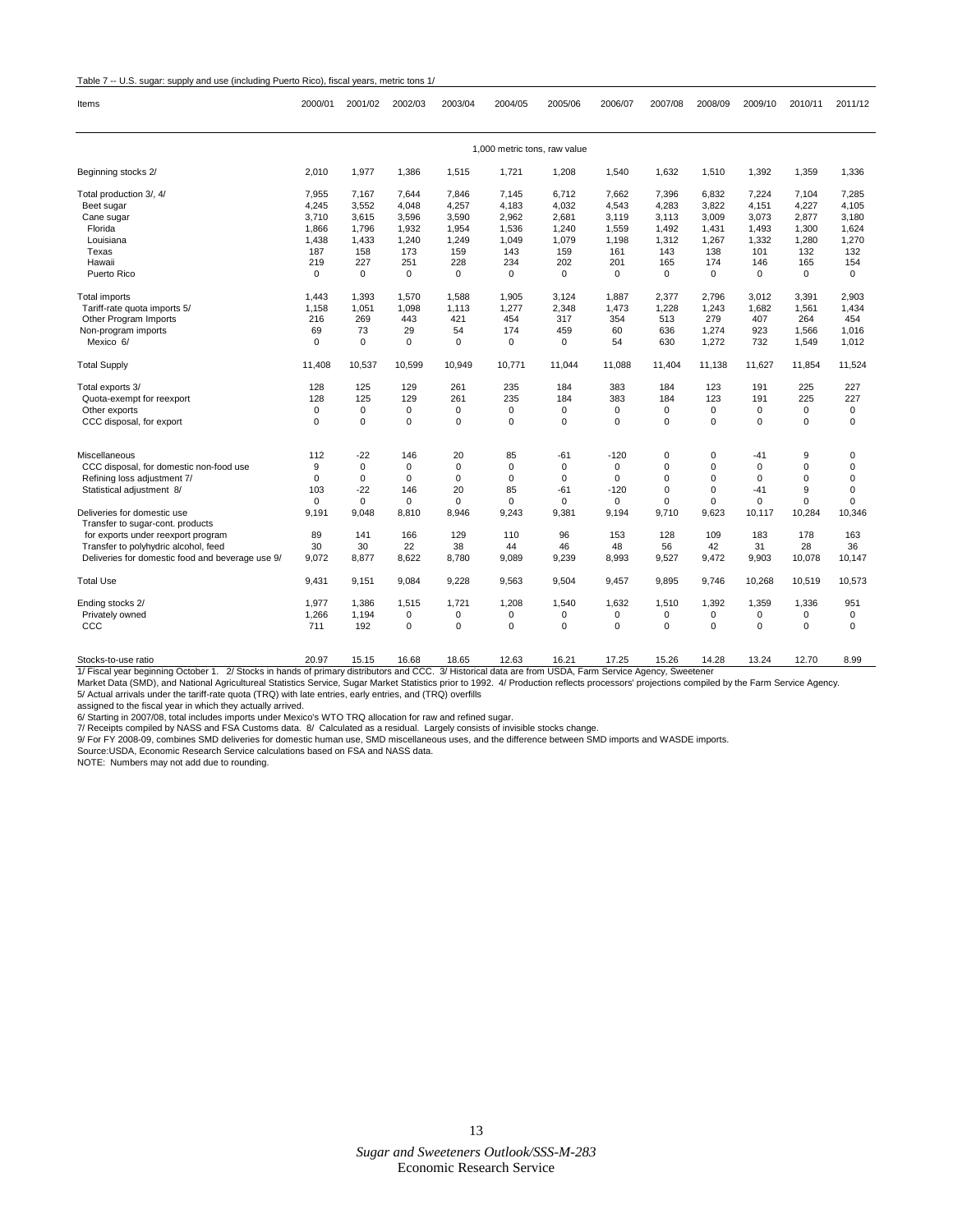## <span id="page-13-0"></span>**High-Intensity Sweeteners**

The development of high-intensity sweeteners (HIS) has presented consumers with many viable alternatives to sugar and other caloric sweeteners such as high-fructose syrup. In their Chemical Economic Handbook (CEH), SRI Consulting estimates world consumption of high-intensity sweeteners at nearly 117,000 metric tons (mt) in 2009. Translated to sucrose equivalence, this amount is equal to 17.633 million mt, or 10.2 percent of combined HIS, refined sugar, and high- fructose syrup consumption. Factors promoting the worldwide growth of HIS consumption include increased concerns over health and nutrition, the use of HIS blends to enhance taste in food and beverages, and the use of HIS as sucrose substitutes for cost reduction, especially in developing country regions for cyclamates and saccharin.

End-uses ranked by volume demand are beverages, food manufacturing, tabletop sweeteners, and personal use products and pharmaceuticals. In terms of sucrose equivalence, the most widely used high-intensity sweetener in 2009 was saccharin, at 36 percent of total world HIS demand. Following in volume demand were aspartame (25 percent), cyclamates (10 percent), sucralose (8 percent), Acesulfame K (6 percent), and products derived from stevia (2 percent).

HIS use in the United States in 2009 is estimated at 17,475 mt, or about 15 percent of total world HIS. In terms of sucrose equivalence, consumption in the United States is estimated even higher, at 26 percent. Other regions' sucrose-equivalence shares are China at 21 percent, Western Europe at 16 percent, Latin America at 10 percent, and Other Europe at 5 percent. SRI Consulting estimates HIS world growth through 2014 at 2.9 percent. Especially high growth is expected in Latin America (over 5 percent) and in China. Growth in these regions is due to opportunities for cost containment in manufactured product use. Growth in developed countries (United States, Western Europe, Japan) are below the mean, due mainly to maturity in their respective diet beverage industries.

#### **High-Intensity Sweeteners in the United States**

Table A-1 lists high-intensity sweeteners either in use or expected to be in use in the United States, along with their sucrose sweetness equivalence and Federal Drug Administration (FDA) approval status. Prior to 1980, HIS use in the United States was largely limited to saccharin. Cyclamates were banned in 1969 after being linked to cancerous bladder tumors in laboratory rats. (Almost all scientific evidence since then, however, has supported the safety of

|                | Relative sweetness 1/ | Regulatory status                                 |
|----------------|-----------------------|---------------------------------------------------|
| Acesulfame K   | 200                   | Approved                                          |
| Advantame      | 20,000                | Pending                                           |
| Alitame        | 2,000                 | Approval sought                                   |
| Aspartame      | 200                   | Approved                                          |
| Cyclamate      | 30                    | Pending                                           |
| Glycyrrhizin   | 50                    | Approved for use as flavor enhancer               |
| Neotame        | 8,000 2/              | Approved                                          |
| Rebaudioside A | $200 \frac{3}{2}$     | No FDA objection for use as all-purpose sweetener |
| Saccharin      | 300                   | Approved                                          |
| Stevioside     | 200                   | Approved for use in dietary supplements           |
| Sucralose      | 600                   | Approved                                          |

| Table A-1 -- Relative sweetness intensity (sucrose equivalence) and regulatory status |
|---------------------------------------------------------------------------------------|
|                                                                                       |

1/ Assumes a high concentration of sucrose equivalence; sucrose =1.

2/ When coupled with low concentration of sucrose, equivalence can rise to 13,000

3/ When coupled with low concentration of sucrose, equivalence can rise to between 350 and 400.

Source: SRI Consulting, *Chemical Economic Handbook* .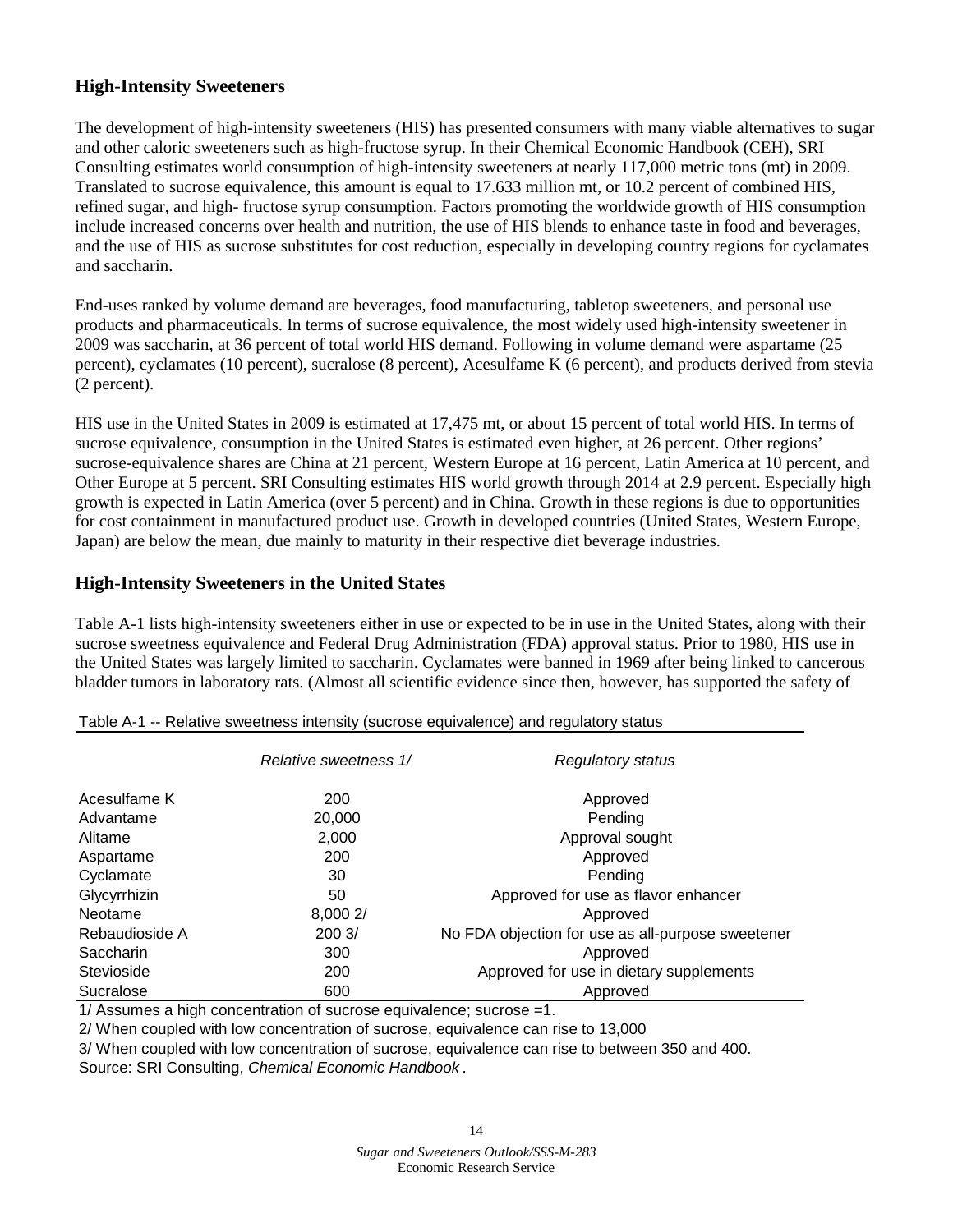cyclamates, and FDA approval is pending.) Aspartame was introduced in the 1980s and its share of the HIS market grew rapidly, with its use exceeding that of saccharin by 1987. Acesulfame K and sucralose use began to grow significantly in the late 1990s and early 2000s. More recently, rebaudioside A from the stevia plant has entered into the United States with growing popularity and market share.

Production of high-intensity sweeteners in the United States is limited to aspartame and saccharin. Sucralose production ceased in late 2009 after its manufacturer relocated all its U.S. production to Singapore. In 2009 the United States sourced about 70 percent of its HIS consumption to imports. Except for aspartame and saccharin, there are no uniquely defined U.S. Harmonized Tariff Schedule (HTS) listings for individual high-intensity sweeteners. This complicates the estimation of supply and use of these sweeteners.

#### *Aspartame*

Aspartame is the most widely used high-intensity sweetener in the U.S. market -- its share of the HIS market is about 40 percent. Aspartame gained FDA approval for use in prepared foods and dry beverage mixes and as a tabletop sweetener in 1981. Its growth accelerated rapidly in 1983 with FDA approval for use in carbonated beverages. Approval as a general purpose sweetener came in 1996.

Although aspartame is in wide use, its growth prospects are expected to be only modest for the next few years. Most aspartame, between 85 and 90 percent, is used as a sweetening agent in beverages, mainly diet carbonated soft drinks. Data and projections from Euromonitor International show very weak growth for diet carbonated beverages through 2016 (fig. A-1). In addition, aspartame in carbonated beverages has faced continuing competition from acesulfame K and sucralose. Newly formulated diet beverages are expected to make expanded use of recently introduced rebaudioside A. Nonetheless, strength in residual demand comes from aspartame use in the most popular diet carbonated beverages, Diet Coke and Diet Pepsi.

Other uses for aspartame are for food (mainly confectionery and for chewing gum) and as a tabletop sweetener. Each of these uses constitutes about 5 percent of total use. Tabletop use of the most popular aspartame product (Equal) is less than 10 percent of the total HIS tabletop market. Much market share has been lost to sucralose (Splenda). The tabletop version of rebaudioside A (Truvia) has become a growing part of this market segment.



Source: Euromonitor, 2012-2016 are forecasts.

*Sugar and Sweeteners Outlook/SSS-M-283*  Economic Research Service 15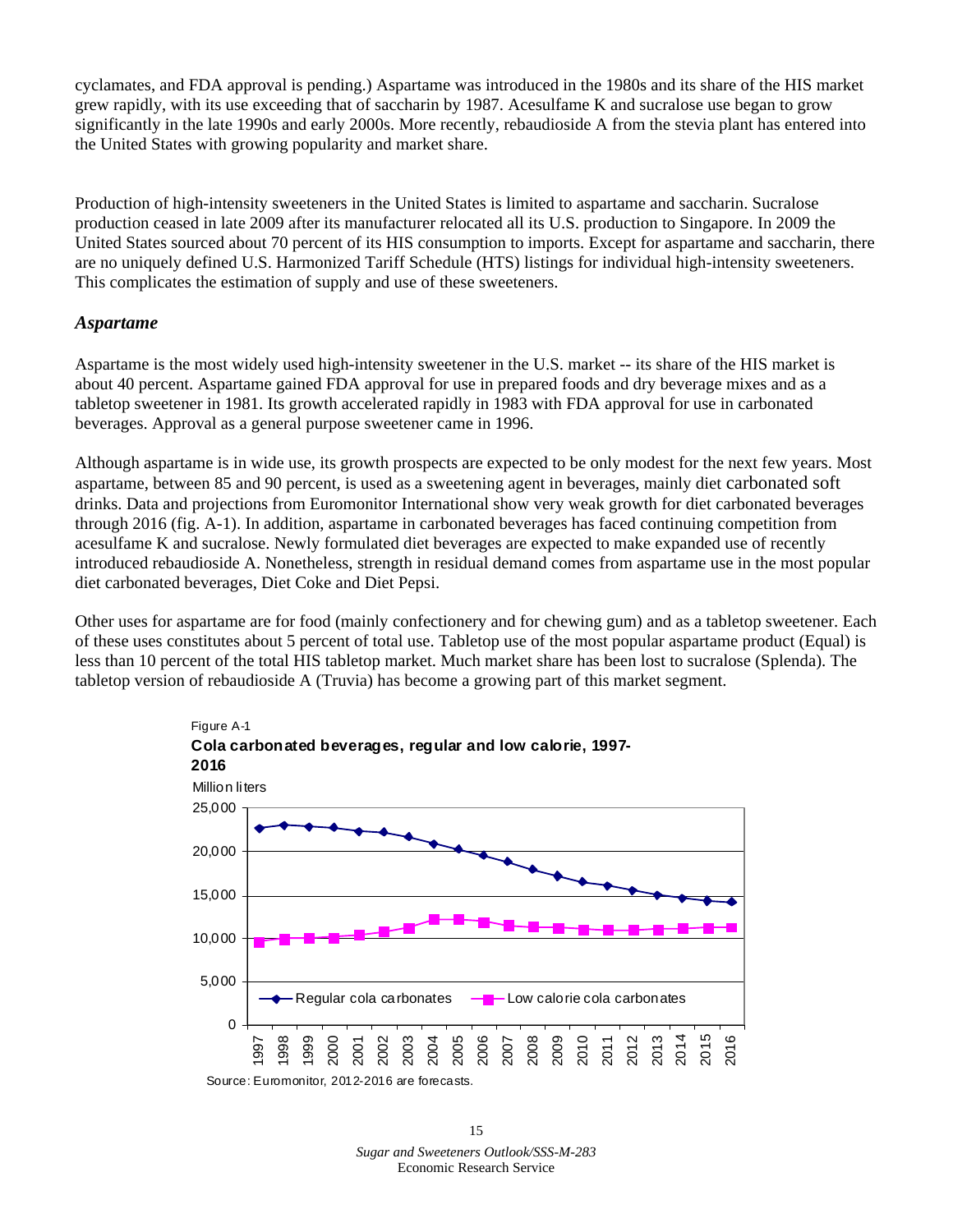### *Saccharin*

Saccharin is the oldest of the high-intensity sweeteners. In 1977 the FDA proposed banning saccharin because it was suspected of being a human carcinogen. The U.S. Congress intervened to prevent a ban and FDA withdrew any plans for banning in 1991. In 2000 the FDA removed saccharin from the list of suspected human carcinogens. Demand for saccharin has continued to grow since the ban removal.

About 15 percent of saccharin is used in sweetening beverages. Saccharin, usually in combination with aspartame, is widely used in fountain syrups, or about 20-25 percent of the diet carbonated beverage market. Because of its low cost, saccharin (Sweet 'n Low) retains a strong presence in tabletop uses – demand is particularly strong from food service and institutional customers. Most saccharin is used for non-food purposes. Personal care product uses include toothpaste, mouthwashes, prebrushing products, and cosmetics. Main pharmaceutical uses include sweetening in pill coatings, cough syrups, and vitamins. Saccharin goes into animal feed and tobacco products (chewing tobacco and cigarette wrapping). There are also some industrial uses such as in copper and nickel brighteners, as a catalyst for anaerobic adhesives, and in chrome bumper electroplating.

#### *Acesulfame K*

The FDA first approved acesulfame K as a tabletop sweetener and for use in chewing gum and dry beverage mixes in 1988. Subsequent approvals for specific uses followed. The FDA approved acesulfame K as a general purpose sweetener in 2004.

Although acesulfame K constitutes far less than 10 percent of the U.S. high-intensity sweetener market, growth prospects in the next few years are likely to be strong. The key advantage of acesulfame K lies in its synergies with other high-intensity sweeteners. It contributes to taste intensification and adds a more "sugar-like" taste to the other sweeteners. It also reduces the amount needed of other sweeteners used in combination with it and promotes longer shelf life for products that contain it. In beverages, acesulfame K is almost always used as a blend, typically with aspartame.

#### *Sucralose*

Sucralose is the only high-intensity sweetener based on sucrose. It is stable in heated environments, is soluble in water, and has a clean, sugar-like taste profile. The FDA approved sucralose for 15 food and beverage uses in 1998, including, among others, for baked goods and mixes, beverages, dairy products, tabletop use, and processed fruits. In 1999, the FDA approved sucralose for general purpose use.

Sucralose constituted about 16 percent of the U.S. HIS market in 2009. Its growth is expected to be high, almost 5 percent annually, through the next few years. A little over a third of sucralose is used in beverages, either alone or in combination with acesulfame K. These beverages include colas, flavored waters, Ready-to-Drink (RTD) teas, and sports and energy drinks. Increased beverage prospects are expected to come from the introduction of new diet beverages.

About a third of sucralose is used as a tabletop sweetener (Splenda). Growth is expected to be high in the next few years, about 4.5 percent. Sucralose will continue to gain market share from aspartame but is likely to face strong competition from tabletop stevia (Truvia). Food uses constitute less than a third of sucralose consumption.

#### *Rebaudioside A*

Rebaudioside A is naturally derived from the leaves of the stevia rebaudiana shrub. The leaves are ground and processed by hot water extraction, filtration, and purification. The FDA in 2008 issued a letter to Cargill stating that it had no objection to the sweetener being regarded as generally safe in all uses. Although Rebaudioside A was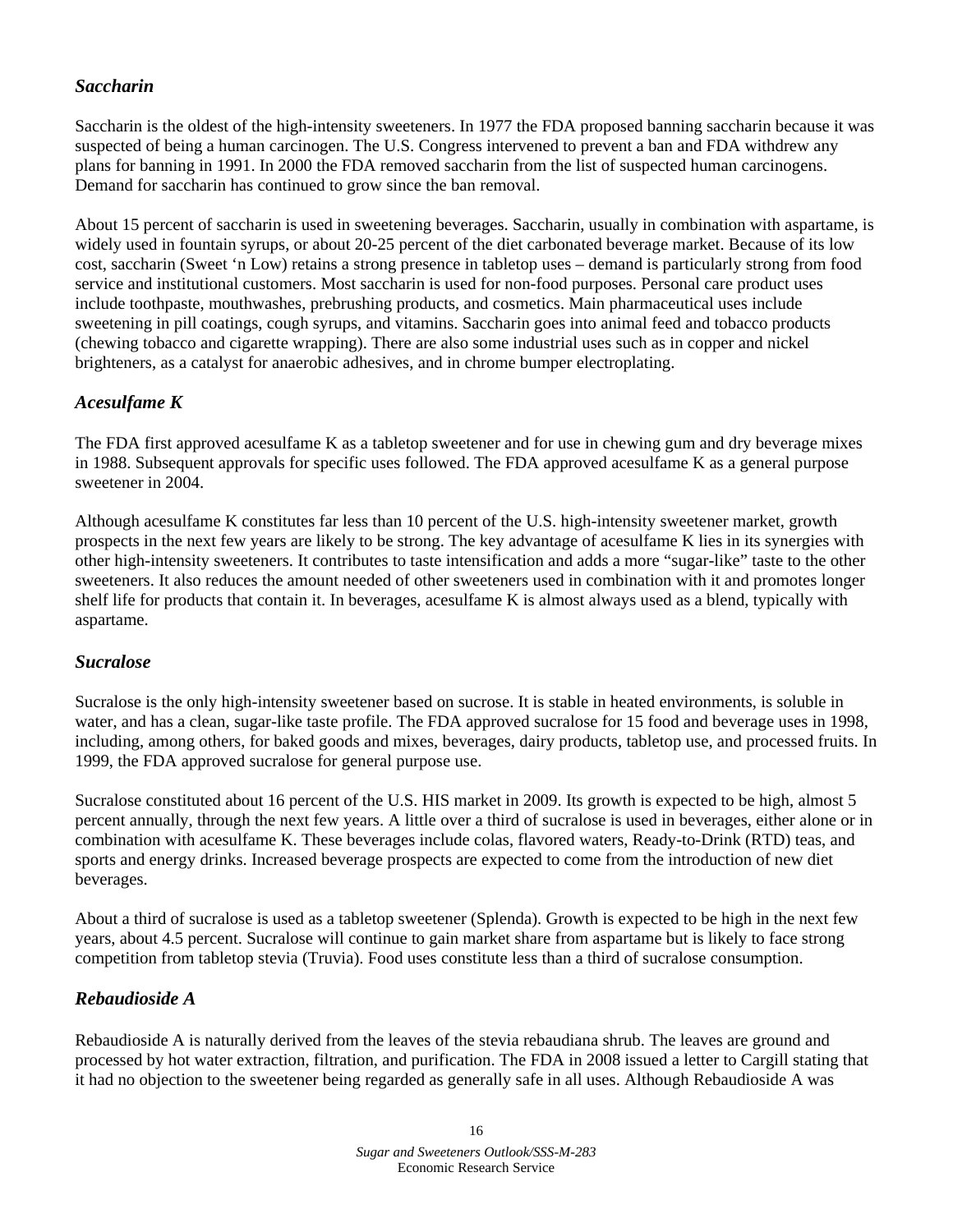estimated to constitute only about 1 percent of the U.S. HIS market in 2009, annual consumption growth over the next 5 years was expected to be about 13.5 percent.

Perceived advantages of rebaudioside A use are that it is better tasting than other high-intensity sweeteners and can be promoted as a natural sweetener, an especially valuable trait in a range of new "better-for-you" products. Rebaudioside A is expected to be used in noncarbonated beverages, especially juices, sport drinks, and flavored waters. Rebaudioside A is also very appropriate for use in ice cream, yogurt, soy sauce, candies, and chewing gum.

#### *Other High-intensity Sweeteners*

Neotame and glycyrrhizin are important alternative sweeteners. Together they constitute about 3.5 percent of the U.S. HIS market and are expected to grow almost 3 percent annually through 2014. Neotame, which is about 8,000 times as sweet as sucrose, received FDA general purpose approval in 2002. It is mainly used in carbonated beverages and chewing gum.

Glycyrrhizin has a much lower sweetener intensity than neotame. It has received FDA approval only as a flavor enhancer (a natural flavoring agent). Glycyrrhizin is used mainly in tobacco and pharmaceuticals and is noted for its strong licorice aftertaste.

#### **Consumption Trends and Sweetener Pricing**

Concerns about health and nutrition effects of sweetener use are likely to continue over the medium-term. Euromonitor International documents the trend in reduced-sugar health and wellness foods. Figure A-2 shows the annual cumulative sales of various categories of these foods and beverages since 2002. As seen in figure A-3, average annual cumulative growth rates were especially high during 2003-07. With the exception of 2010, growth has stabilized and is projected to continue in about the 3.5- to 4.0-percent range. Projected annual growth rates from 2012 through 2015 average: 3.4 percent for reduced-sugar beverages, 4.9 percent for reduced-sugar confectionery, 3.8 percent for reduced-sugar bakery products, and 3.2 percent for reduced-sugar ice cream. Makers of many other food and beverage products besides "better-for-you" items are likely to turn to alternatives to added sugars as a way of increasing sales.

Also important for future sales of reduced-calorie food and beverage products are prices of high-intensity sweeteners. Figure A-4 shows sucrose-equivalent HIS pricing relative to refined sugar for 2003, 2006, and 2009. All relative HIS prices have been declining except for saccharin, whose price is already the lowest of all sweeteners. The largest decrease is for sucralose, the sweetener whose growth has been the greatest during the 2000s. The drop in sucralose pricing has coincided with increased imports and the phase-out of domestic production.

Lower wholesale ingredient prices do not necessarily translate into lower product prices. Other ingredient, marketing, and packaging costs, along with what consumers are willing to pay, are important. Table A-2 shows the pricing of alternative tabletop sweeteners for sweetening a single cup of coffee or tea. The saccharin-based sweetener is the lowest cost alternative, followed closely by sugar. The price of the aspartame-based product, whose market share has been declining, is ranked third. The sucralose-based product, the fastest growing in sales, has a unit price more than twice the cost of either saccharin or sugar. The stevia-based product, the newest tabletop sweetener, has a unit price almost twice as high as sucralose; there may be a premium associated with a product that is considered more "natural."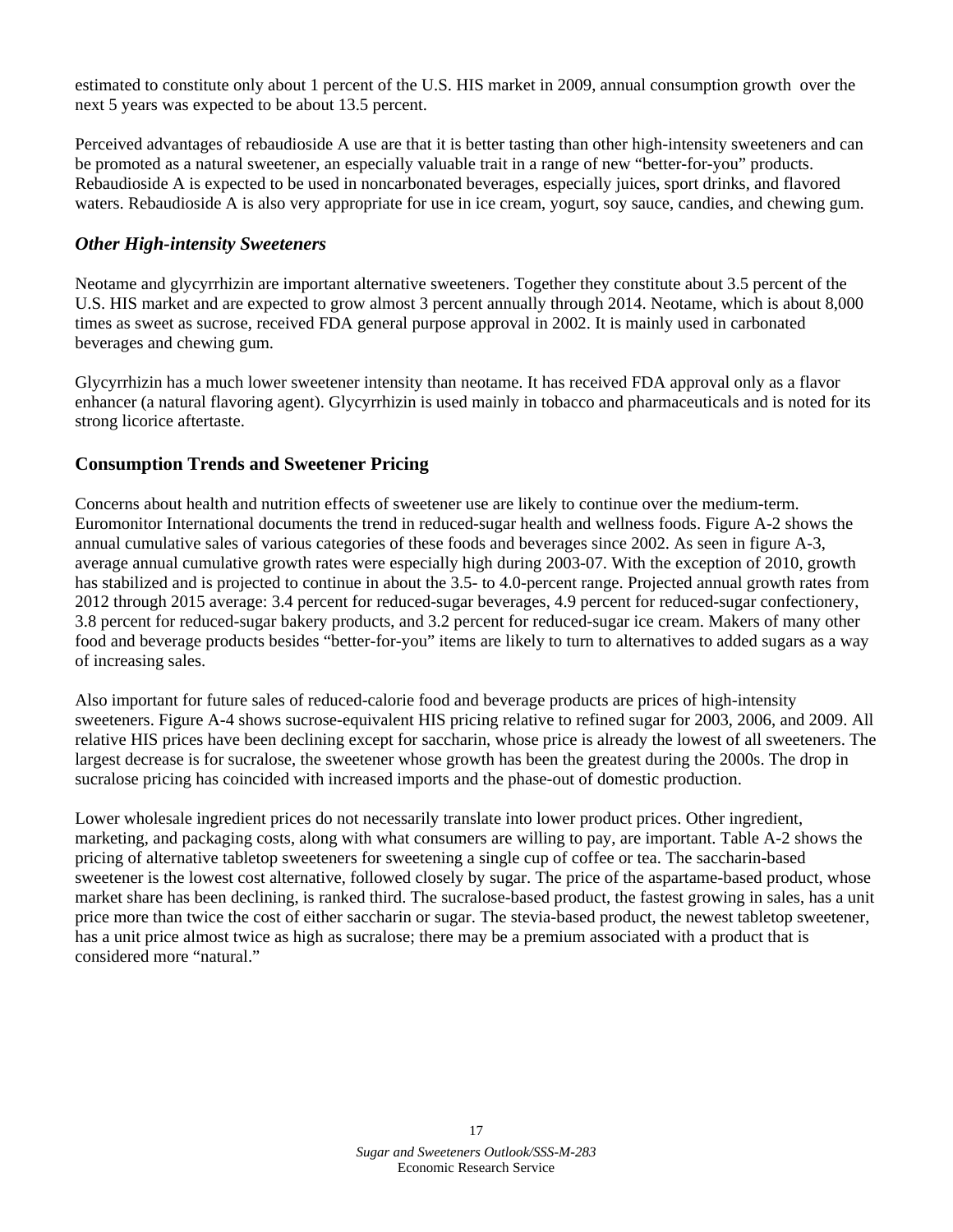## Figure A-2 **Reduced sugar health and wellness foods, 2002-15**

Million Dollars



Source: Euromonitor. 2012-2015 are forecasts.



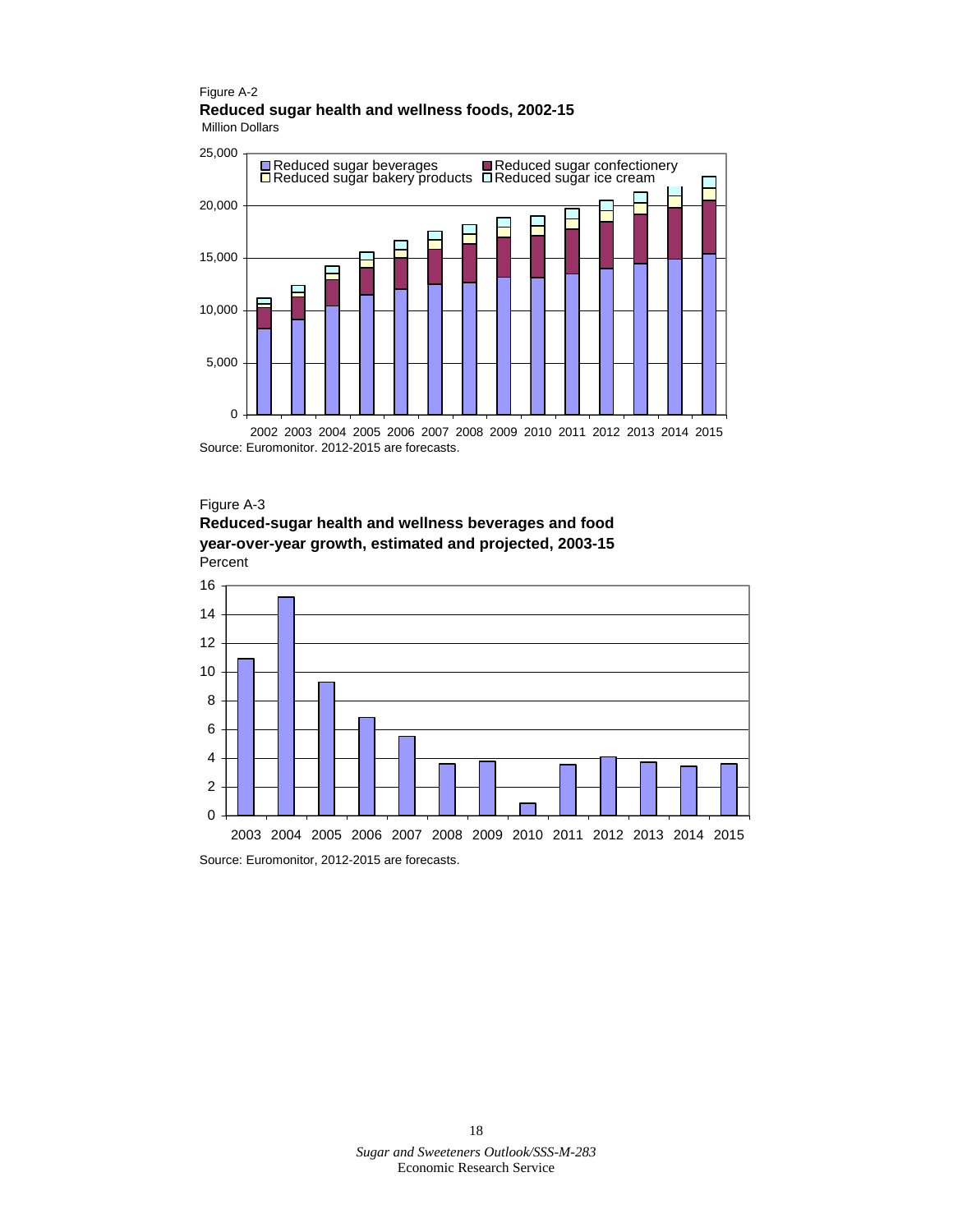#### Figure A-4

**High-intensity sweetener (HIS) sucrose-equivalent list pricing relative to wholesale price of refined beet sugar** HIS proportion relative to sugar price



Source:USDA, ERS, *Sugar and Sweeteners Outlook,* calculations based on data from *SRI Consulting* and *Milling and Baking News.*

|                          | Sweetener | Cost of 1 sweetener packet for<br>individual cup of coffee or tea | Retail cost per ounce                                                                                                            |  |
|--------------------------|-----------|-------------------------------------------------------------------|----------------------------------------------------------------------------------------------------------------------------------|--|
|                          |           | Dollars                                                           |                                                                                                                                  |  |
| Saccharin (Sweet 'n Low) |           | 0.0200                                                            | 0.5703                                                                                                                           |  |
| Sugar (Domino)           |           | 0.0239                                                            | 0.1912                                                                                                                           |  |
| Aspartame (Equal)        |           | 0.0365                                                            | 1.0414                                                                                                                           |  |
| Sucralose (Splenda)      |           | 0.0549                                                            | 1.5686                                                                                                                           |  |
| Rebaudioside A (Truvia)  |           | 0.1073                                                            | 1.2618<br>Course UCDA, Fessentia Depouse Comice, estimates mode board on data provinced at versus electional com (February 0040) |  |

#### Table A-2 -- Comparison of cost of sweetening 1 cup of coffee/tea from various alternative sweeteners

Source: USDA, Economic Resource Service, estimates made based on data acquired at: www.giantfood.com (February 2012).

#### *Estimated and Projected HIS Use through 2014*

Growth in the use of high-intensity sweeteners has been high since 2002. Total sucrose-equivalent HIS use in 2002 is estimated at 3.799 million mt. Total use expanded to 4.052 million mt in 2006, implying annual growth of 1.63 percent. Total use for 2009 is estimated at 4.632 million mt, implying a large annual growth rate of 4.55 percent. Use in 2014 is projected at 5.117 million mt, implying more muted annual growth of 2.01 percent. The rapid expansion in the availability of sucralose in the mid-2000s was the major factor in increased HIS use.

Figure A-5 shows these use data by product sector use. Over the period 2003-09, the beverage industry has been responsible for about 51 percent of total HIS use, followed by "other industry" (mainly pharmaceutical and personal care product firms) at 25 percent, tabletop sweeteners at 14 percent, and food manufacturers at 10 percent. Although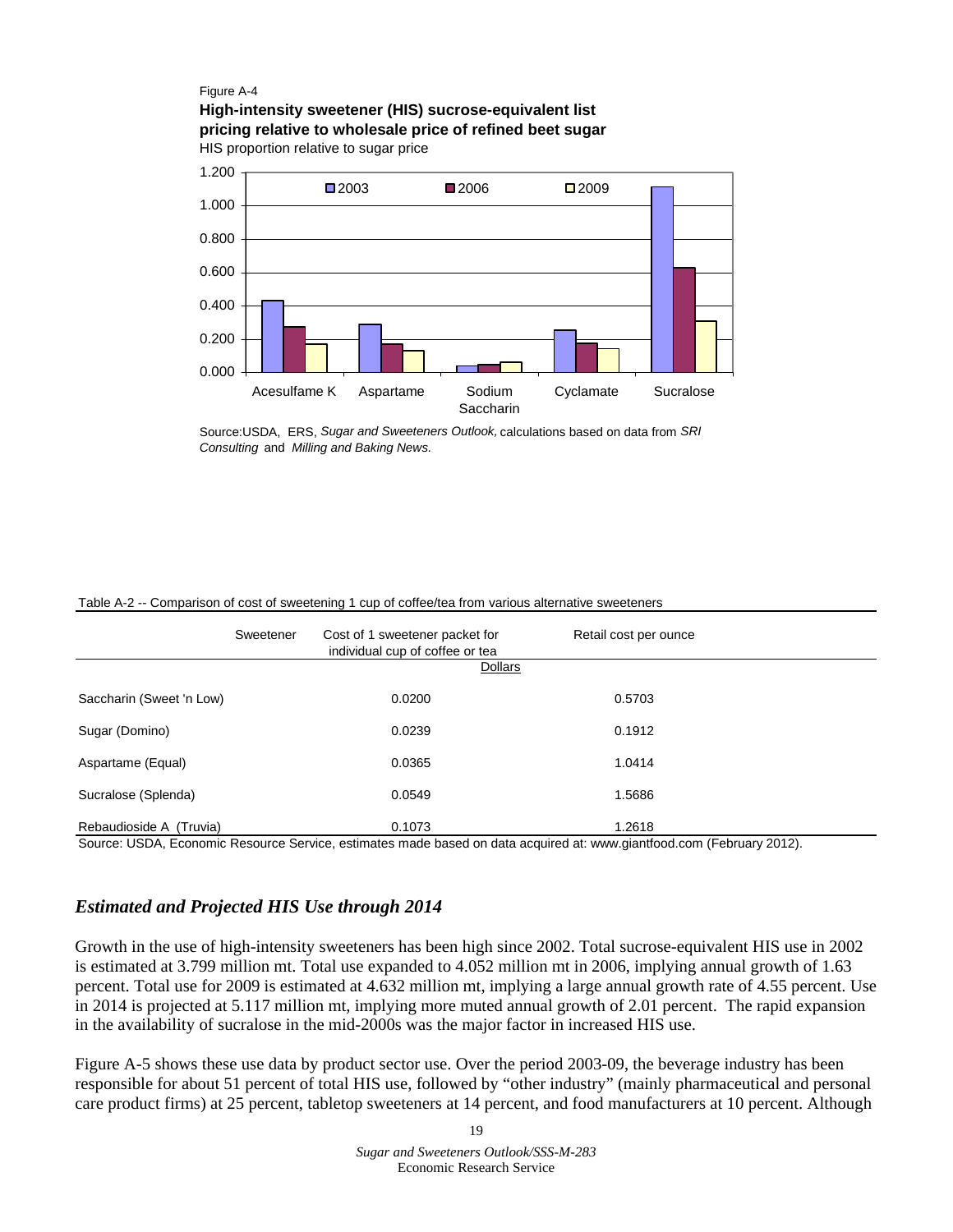the beverage and "other industry" segments are projected to still be the largest users in 2014, the shares of each should decline. The beverage industry's share is projected to decrease to 47.5 percent from its 2006 high of 52.6 percent. The "other industry" share decreases to 22.4 percent from its 2002 high of 26.5 percent. The food industry share increases from 9.2 percent in 2002 to a projected 13.5-percent share in 2014, a 47-percent increase. The tabletop sweetener share increases from 12.8 percent in 2002 to a projected 16.6 percent in 2014, a 29.5-percent increase.

Figure A-6 shows the estimated and projected component shares of high-intensity sweeteners in beverages. Although aspartame is the chief high-intensity sweetener for beverages, its use is projected to decline to 69.1 percent in 2014. The relative decline in aspartame use mirrors the consumption decline in diet carbonated beverages in favor of RTD coffees and teas, flavored waters, and sports drinks. Also, the introduction of new products within these emerging categories tends to result from the availability of the newer sweeteners like sucralose and rebaudioside A. This mechanism of new product generation, in turn, increases the demand for these new sweeteners.

HIS use in food is expected to increase to almost 700,000 sucrose-equivalent mt in 2014. As figure A-7 shows, this growth is fueled by the expanded availability of sucralose and the combination of rebaudioside A and neotame. These sweeteners together are projected to constitute 58.4 percent of HIS food demand. The relative use of aspartame use decreases markedly to just 16.5 percent in 2014.

HIS tabletop use is projected to be about 850,000 sucrose-equivalent mt in 2014, up from less than 500,000 mt in 2002 (fig. A-8). As with food use, sucralose and rebaudioside A are the large gainers in tabletop use. Due to its lower cost, tabletop saccharin still retains the highest market share, although this is estimated at 43.4 percent in 2014 compared with a 68.0-percent share in 2006.

#### Figure A-5 **Total high-intensity sweetener (HIS) use, by type of use: 2002, 2006, 2009, and 2014 (projected)**

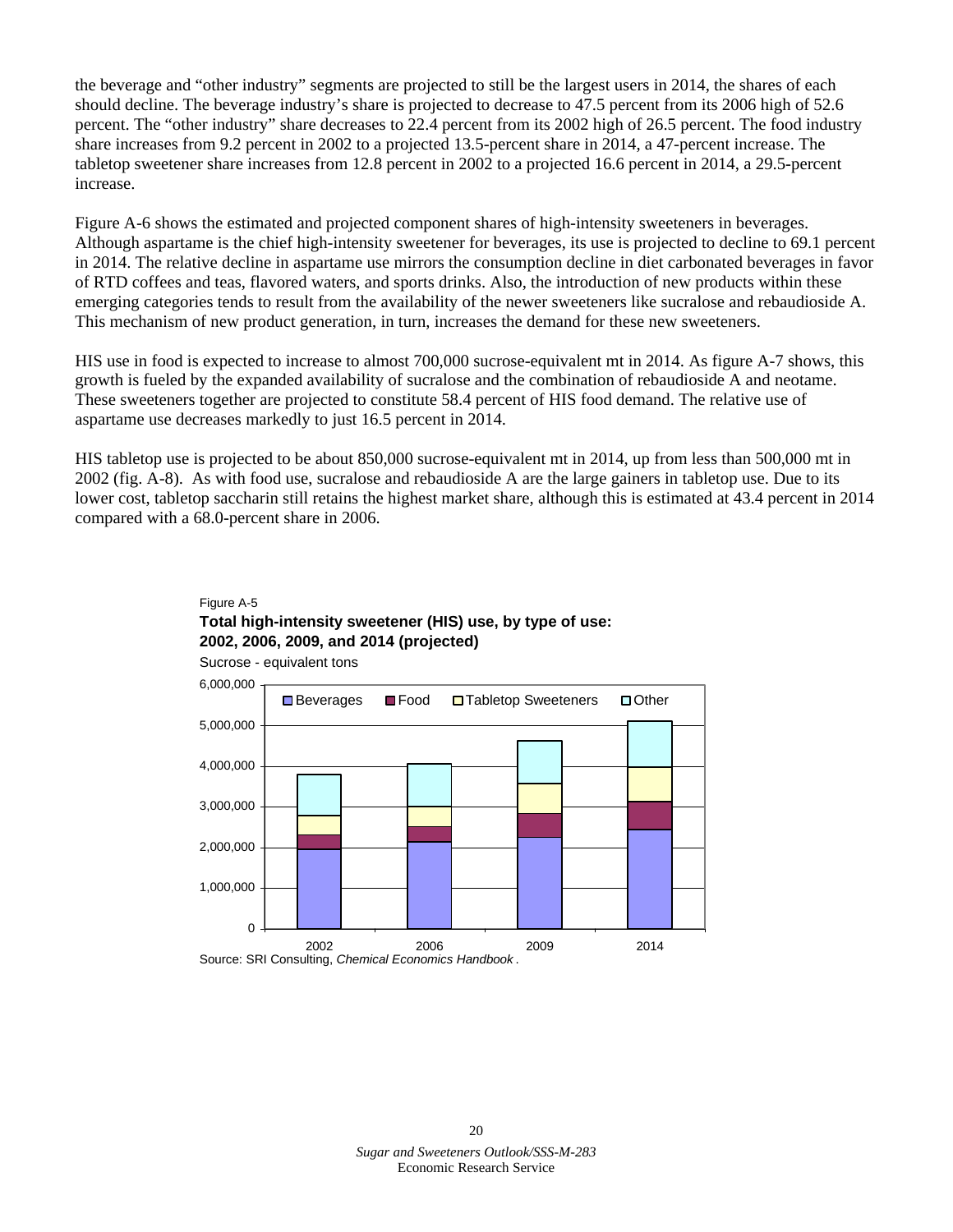#### Figure A-6 **Share of high-intensity sweeteners in beverage use, estimated and projected, 2002-14**



Source: SRI Consulting, *Chemical Economics Handbook.*

#### Figure A-7 **Share of high-intensity sweeteners in food use, estimated and projected, 2002-14**

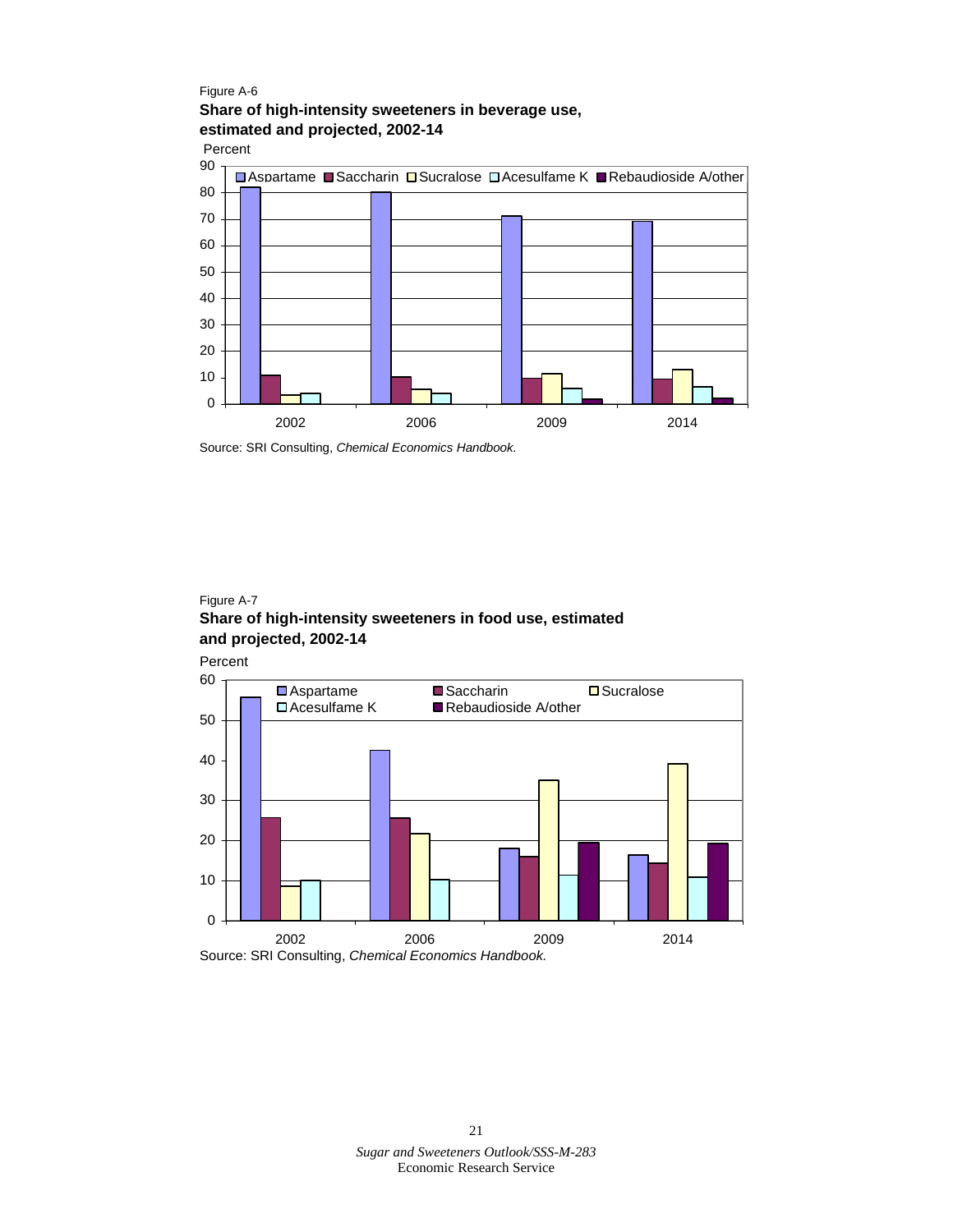#### Figure A-8 **Share of high-intensity sweeteners in tabletop use, estimated and projected, 2002-14**

0 10 20 30 40 50 60 70 80 2002 2006 2009 2014 Source: SRI Consulting, *Chemical Economics Handbook.* Percent **□ Aspartame ■ Saccharin □ Sucralose □ Acesulfame K ■ Rebaudioside A/other**